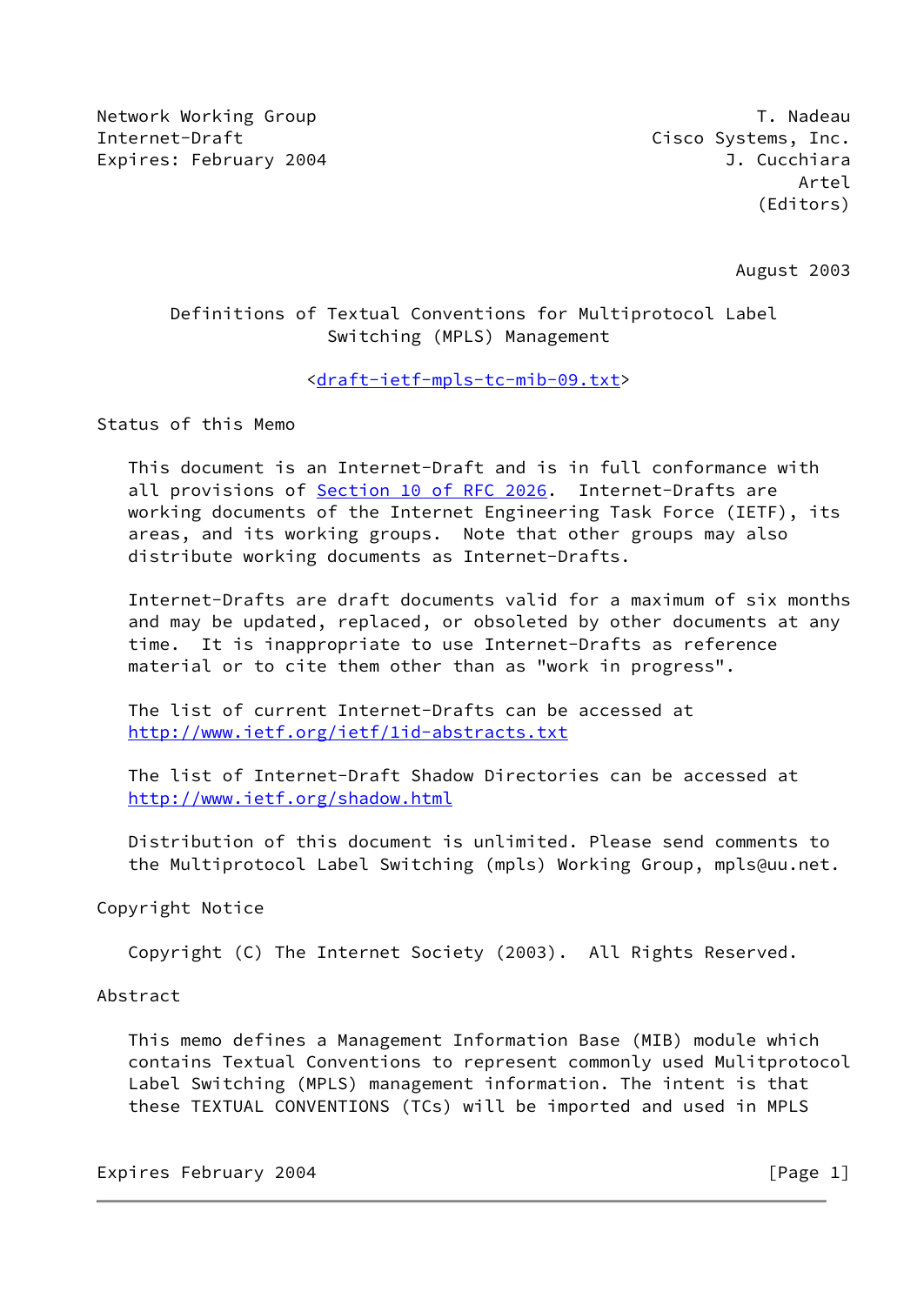related MIB modules that would otherwise define their own representations.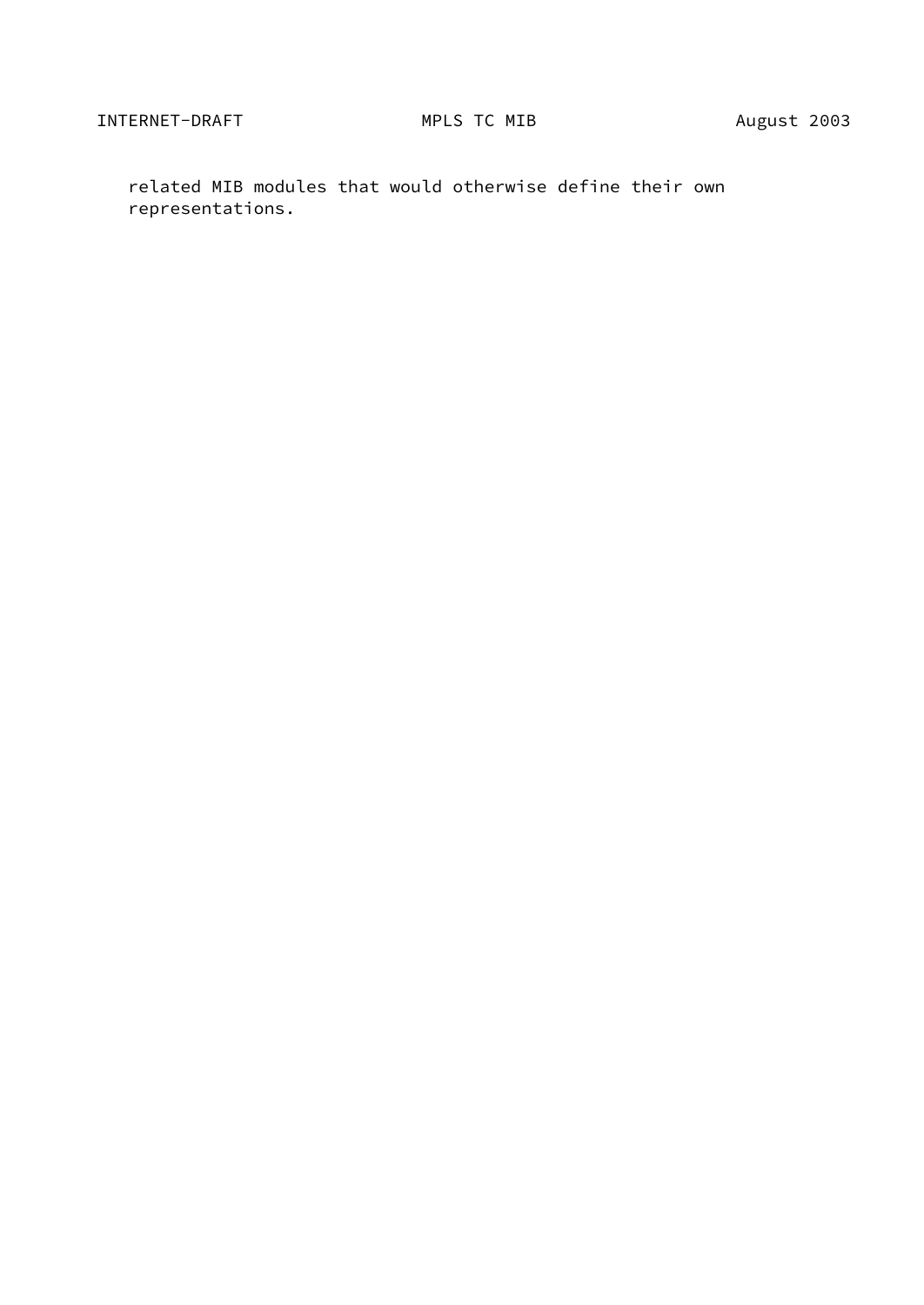| INTERNET-DRAFT | MPLS TC MIB | August 2003 |
|----------------|-------------|-------------|
|                |             |             |

# Table of Contents

|                                              | $\overline{4}$ |
|----------------------------------------------|----------------|
| 2 The Internet-Standard Management Framework | $\overline{4}$ |
| 3 MPLS Textual Conventions MIB Definitions   | $\overline{4}$ |
|                                              | 19             |
|                                              | 20             |
|                                              | 20             |
|                                              | 20             |
|                                              | 21             |
|                                              | 21             |
| 10 Intellectual Property Notice              | 22             |
|                                              | 22             |
|                                              | 23             |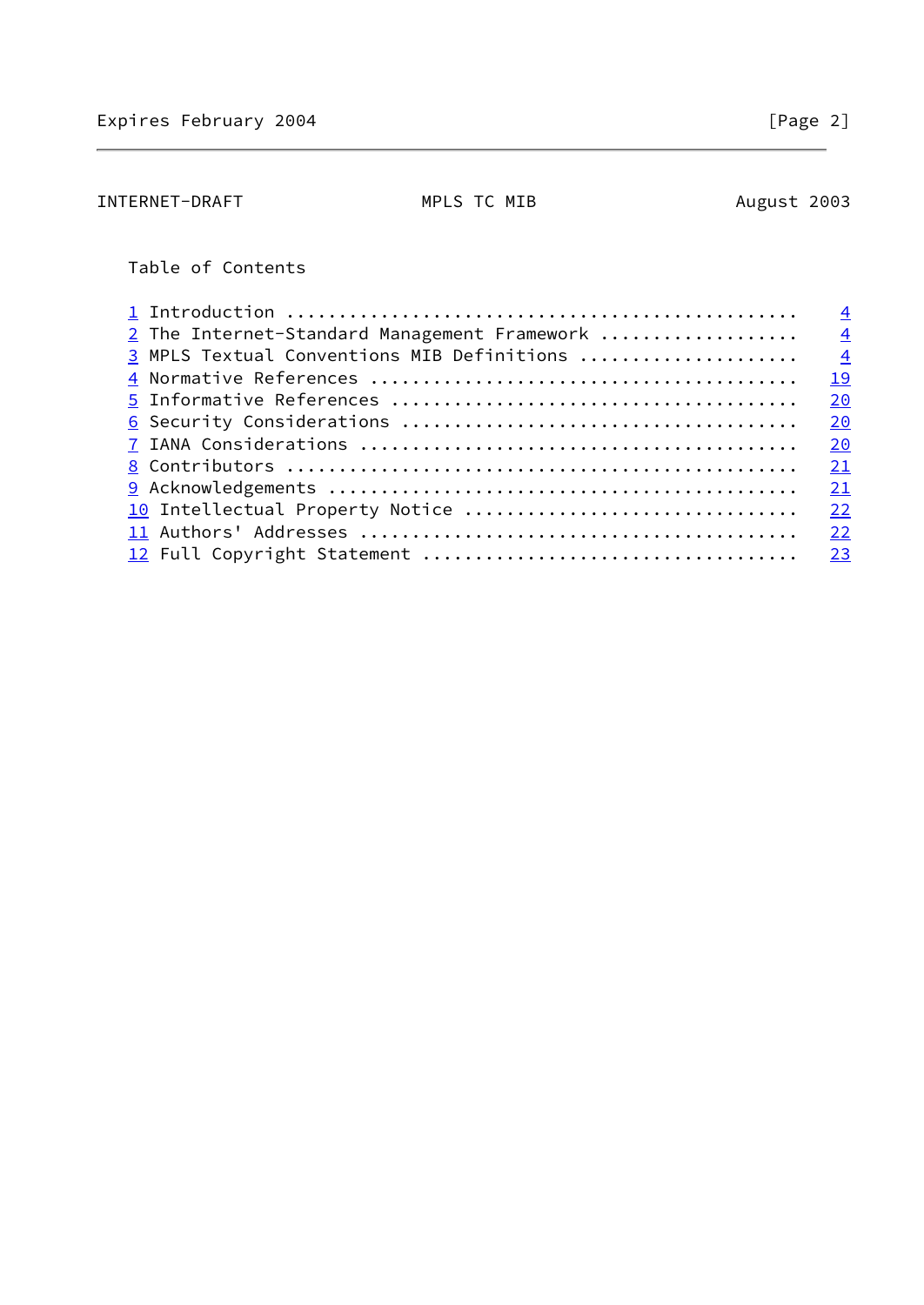<span id="page-3-1"></span>INTERNET-DRAFT MPLS TC MIB August 2003

### <span id="page-3-0"></span>[1](#page-3-0). Introduction

 This document defines a MIB module which contains Textual Conventions for Multi-Protocol Label Switching (MPLS) networks. These Textual Conventions should be imported by MIB modules which manage MPLS networks.

 The key words "MUST", "MUST NOT", "REQUIRED", "SHALL", "SHALL NOT", "SHOULD", "SHOULD NOT", "RECOMMENDED", "MAY", and "OPTIONAL" in this document are to be interpreted as described in [RFC 2119 \[RFC2119](https://datatracker.ietf.org/doc/pdf/rfc2119)].

For an introduction to the concepts of MPLS, see [\[RFC3031](https://datatracker.ietf.org/doc/pdf/rfc3031)].

### <span id="page-3-2"></span>[2](#page-3-2). The Internet-Standard Management Framework

 For a detailed overview of the documents that describe the current Internet-Standard Management Framework, please refer to [section](https://datatracker.ietf.org/doc/pdf/rfc3410#section-7) 7 of RFC 3410 [\[RFC3410](https://datatracker.ietf.org/doc/pdf/rfc3410)].

 Managed objects are accessed via a virtual information store, termed the Management Information Base or MIB. MIB objects are generally accessed through the Simple Network Management Protocol (SNMP). Objects in the MIB are defined using the mechanisms defined in the Structure of Management Information (SMI). This memo specifies a MIB module that is compliant to the SMIv2, which is described in STD 58, [RFC 2578](https://datatracker.ietf.org/doc/pdf/rfc2578) [\[RFC2578](https://datatracker.ietf.org/doc/pdf/rfc2578)], STD 58, [RFC 2579 \[RFC2579](https://datatracker.ietf.org/doc/pdf/rfc2579)] and STD 58, [RFC 2580](https://datatracker.ietf.org/doc/pdf/rfc2580) [\[RFC2580](https://datatracker.ietf.org/doc/pdf/rfc2580)].

<span id="page-3-3"></span>[3](#page-3-3). MPLS Textual Conventions MIB Definitions

MPLS-TC-STD-MIB DEFINITIONS ::= BEGIN

### IMPORTS

## MODULE-IDENTITY, Unsigned32, Integer32, transmission FROM SNMPv2-SMI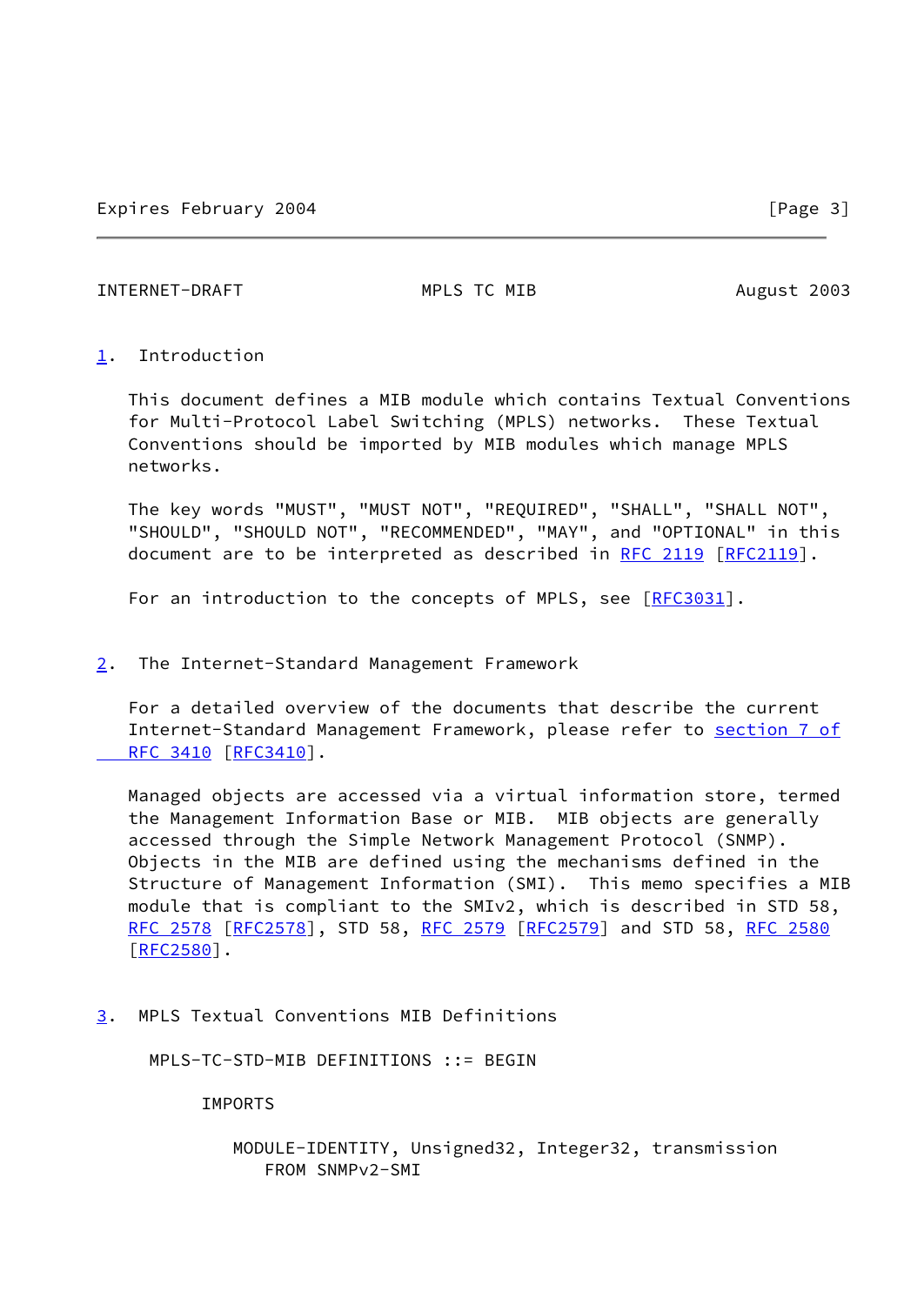| FROM SNMPv2-TC;                                                            |  |
|----------------------------------------------------------------------------|--|
| mplsTCStdMIB MODULE-IDENTITY                                               |  |
| LAST-UPDATED "200308061200Z" -- 6 August 2003 12:00:00 GMT<br>ORGANIZATION |  |
| "IETF Multiprotocol Label Switching (MPLS) Working                         |  |
|                                                                            |  |

INTERNET-DRAFT MPLS TC MIB August 2003

 Group." CONTACT-INFO " Thomas D. Nadeau Cisco Systems, Inc.

TEXTUAL-CONVENTION

 tnadeau@cisco.com Joan Cucchiara Artel

jcucchiara@artel.com

 Cheenu Srinivasan Bloomberg L.P. cheenu@bloomberg.net

 Arun Viswanathan Force10 Networks, Inc. arunv@force10networks.com

 Hans Sjostrand ipUnplugged hans@ipunplugged.com

 Kireeti Kompella Juniper Networks kireeti@juniper.net

 Email comments to the MPLS WG Mailing List at mpls@uu.net." DESCRIPTION "Copyright (C) The Internet Society (2003). This version of this MIB module is part of RFCXXX; see the RFC itself for full legal notices.

 This MIB module defines Textual Conventions for concepts used in Multi-Protocol Label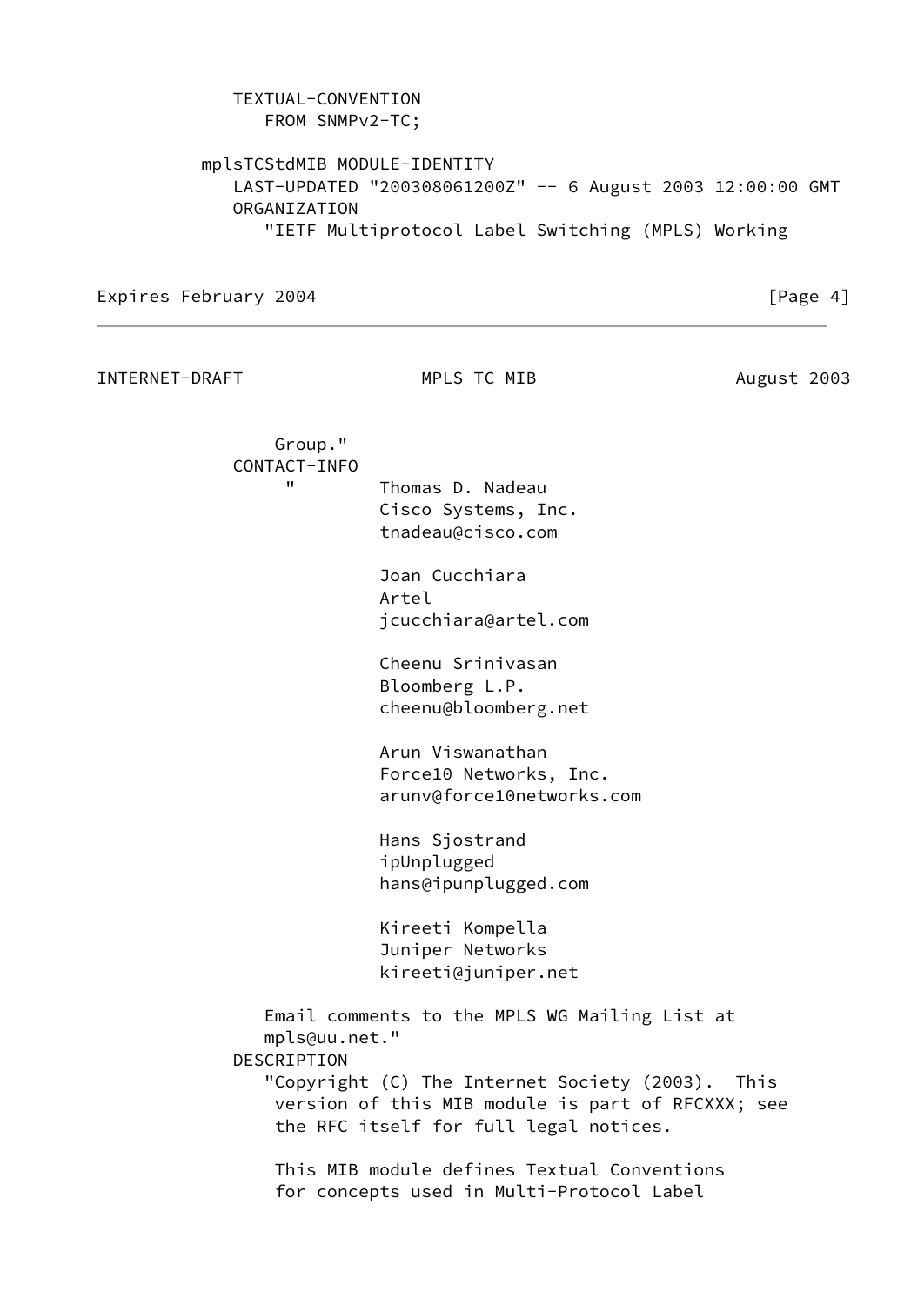Switching (MPLS) networks." REVISION "200308061200Z" -- 6 August 2003 12:00:00 GMT DESCRIPTION "Initial version published as part of RFC XXXX." -- Please see the IANA Considerations Section. -- The requested mplsStdMIB subId is 1, e.g.  $---$  ::= { mplsStdMIB 1 }  $::=$  { mplsStdMIB XXX } -- to be assigned by IANA

Expires February 2004 **by Expires** February 2004 **[Page 5]** 

INTERNET-DRAFT MPLS TC MIB August 2003

mplsStdMIB OBJECT IDENTIFIER

-- This object identifier needs to be assigned by IANA.

- -- Since mpls has been assigned an ifType of 166 we recommend
- -- that this OID be 166 as well, e.g.
- $--$  ::= { transmission 166 }

::= { transmission XXX } -- to be assigned by IANA

 MplsAtmVcIdentifier ::= TEXTUAL-CONVENTION DISPLAY-HINT "d" STATUS current DESCRIPTION "A Label Switching Router (LSR) that creates LDP sessions on ATM interfaces uses the VCI or VPI/VCI field to hold the LDP Label.

> VCI values MUST NOT be in the 0-31 range. The values 0 to 31 are reserved for other uses by the ITU and ATM Forum. The value of 32 can only be used for the Control VC, although values greater than 32 could be configured for the Control VC.

 If a value from 0 to 31 is used for a VCI the management entity controlling the LDP subsystem should reject this with an inconsistentValue error. Also, if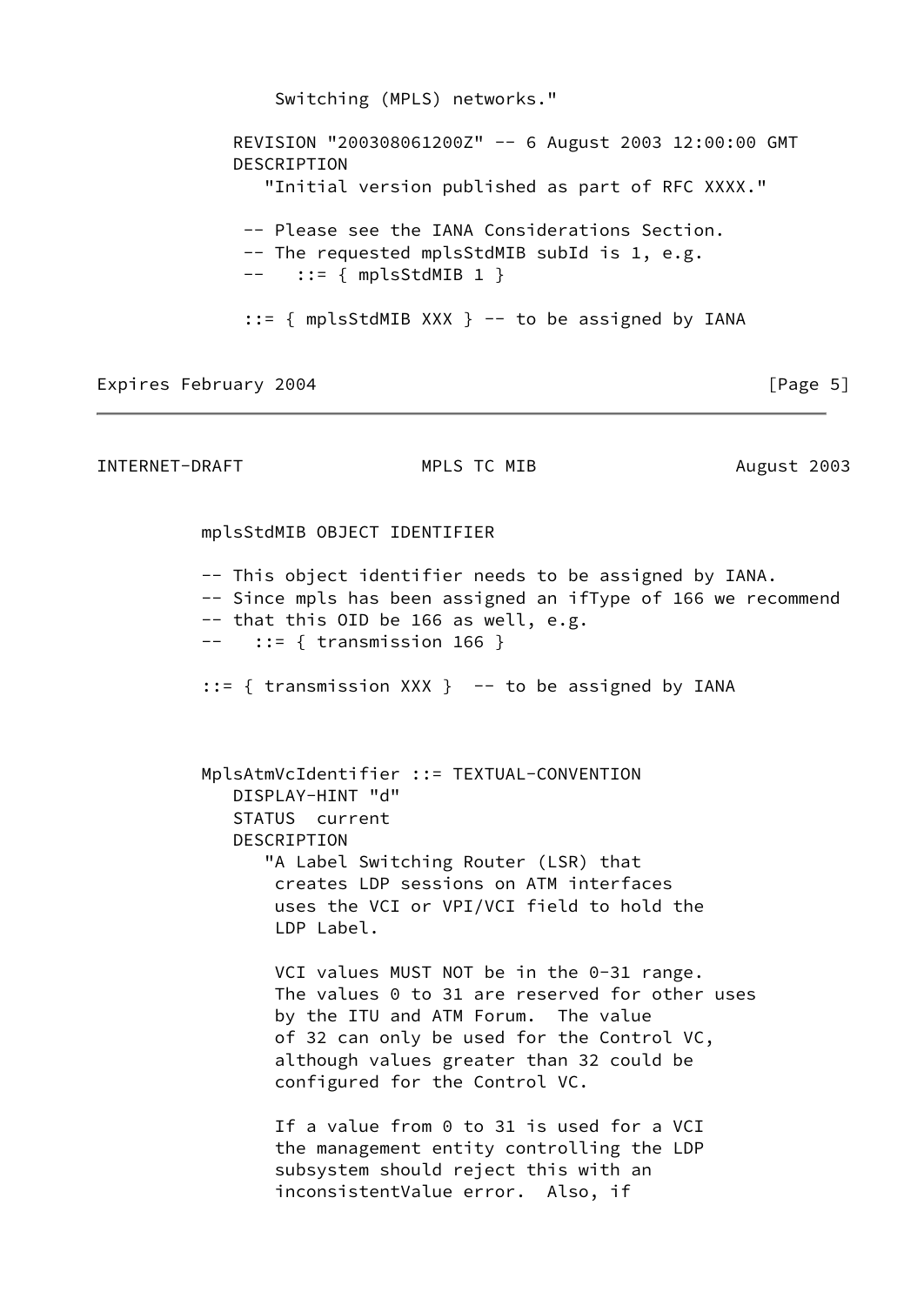the value of 32 is used for a VC which is NOT the Control VC, this should result in an inconsistentValue error." **REFERENCE** "MPLS using LDP and ATM VC Switching, [RFC3035](https://datatracker.ietf.org/doc/pdf/rfc3035)." SYNTAX Integer32 (32..65535) MplsBitRate ::= TEXTUAL-CONVENTION DISPLAY-HINT "d" STATUS current **DESCRIPTION**  "If the value of this object is greater than zero, then this represents the bandwidth of this MPLS interface (or Label Switched Path) in units of '1,000 bits per second'.

Expires February 2004 **[Page 6]** [Page 6]

```
INTERNET-DRAFT MPLS TC MIB August 2003
```
 The value, when greater than zero, represents the bandwidth of this MPLS interface (rounded to the nearest 1,000) in units of 1,000 bits per second. If the bandwidth of the MPLS interface is between  $((n * 1000) - 500)$  and  $((n * 1000) + 499)$ , the value of this object is n, such that  $n > 0$ .

 If the value of this object is 0 (zero), this means that the traffic over this MPLS interface is considered to be best effort." SYNTAX Unsigned32 (0|1..4294967295)

 MplsBurstSize ::= TEXTUAL-CONVENTION DISPLAY-HINT "d" STATUS current DESCRIPTION "The number of octets of MPLS data that the stream may send back-to-back without concern for policing. The value of zero indicates that an implementation does not support Burst Size." SYNTAX Unsigned32 (0..4294967295) MplsExtendedTunnelId ::= TEXTUAL-CONVENTION STATUS current DESCRIPTION

 "A unique identifier for an MPLS Tunnel. This may represent an IPv4 address of the ingress or egress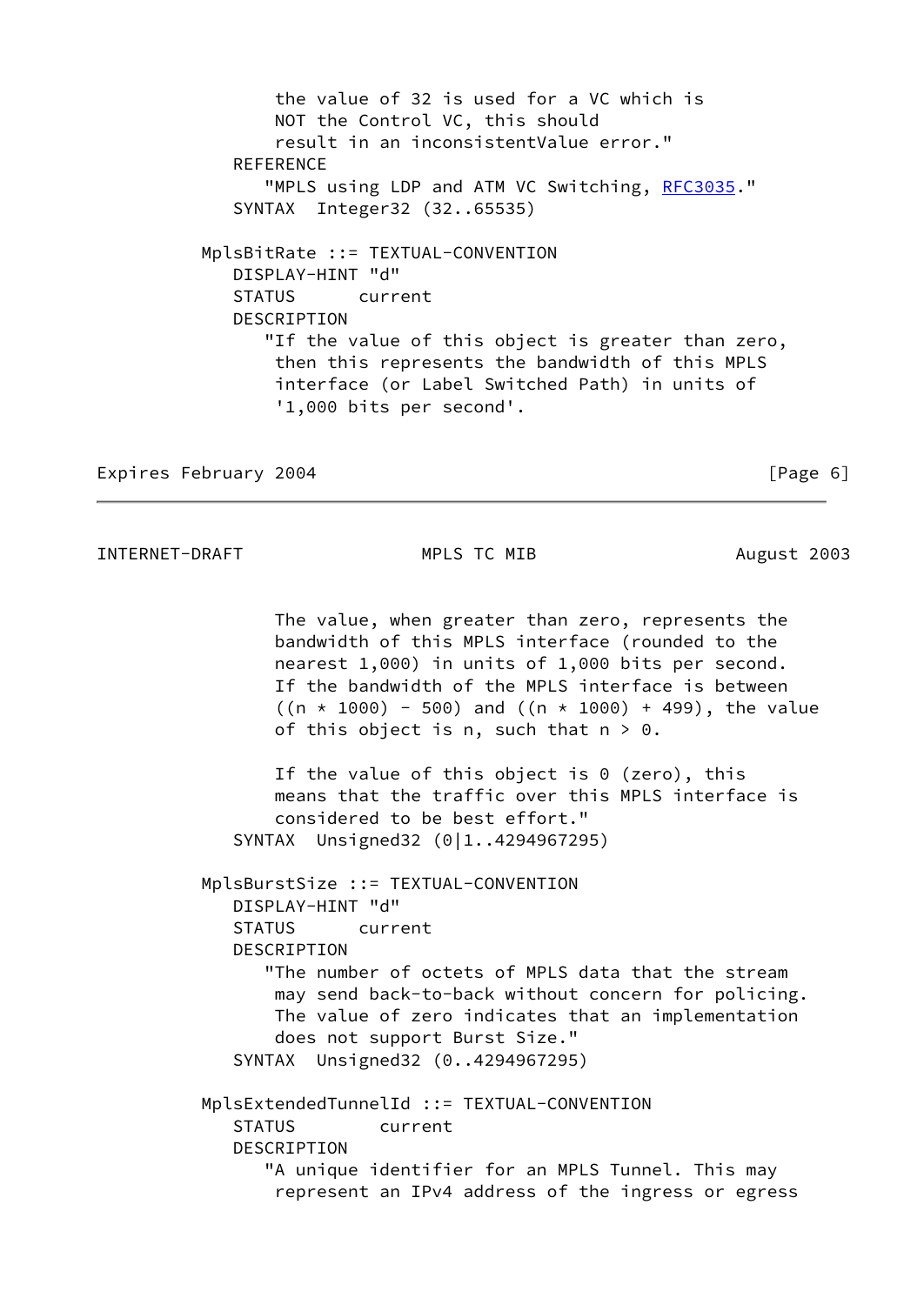LSR for the tunnel. This value is derived from the Extended Tunnel Id in RSVP or the Ingress Router ID for CR-LDP." **REFERENCE**  "RSVP-TE: Extensions to RSVP for LSP Tunnels, [RFC 3209](https://datatracker.ietf.org/doc/pdf/rfc3209). Constraint-Based LSP Setup using LDP, [RFC 3212.](https://datatracker.ietf.org/doc/pdf/rfc3212)" SYNTAX Unsigned32(0..4294967295) MplsLabel ::= TEXTUAL-CONVENTION STATUS current DESCRIPTION -- RFC-Editor, pls fill in RFCxxxx as assigned -- to [draft-ietf-ccamp-gmpls-architecture-07.txt.](https://datatracker.ietf.org/doc/pdf/draft-ietf-ccamp-gmpls-architecture-07.txt)" "This value represents an MPLS label as defined in

Expires February 2004 **Expires** February 2004

INTERNET-DRAFT MPLS TC MIB August 2003

([RFC3031](https://datatracker.ietf.org/doc/pdf/rfc3031)), ([RFC3032](https://datatracker.ietf.org/doc/pdf/rfc3032)), [\(RFC3034](https://datatracker.ietf.org/doc/pdf/rfc3034)), [\(RFC3035](https://datatracker.ietf.org/doc/pdf/rfc3035)) and (RFCxxxx).

 The label contents are specific to the label being represented, such as:

 \* The label carried in an MPLS shim header (for LDP this is the Generic Label) is a 20-bit number represented by 4 octets. Bits 0-19 contain a label or a reserved label value. Bits 20-31 MUST be zero.

The following is quoted directly from ([RFC3032](https://datatracker.ietf.org/doc/pdf/rfc3032)). There are several reserved label values:

 i. A value of 0 represents the 'IPv4 Explicit NULL Label'. This label value is only legal at the bottom of the label stack. It indicates that the label stack must be popped, and the forwarding of the packet must then be based on the IPv4 header.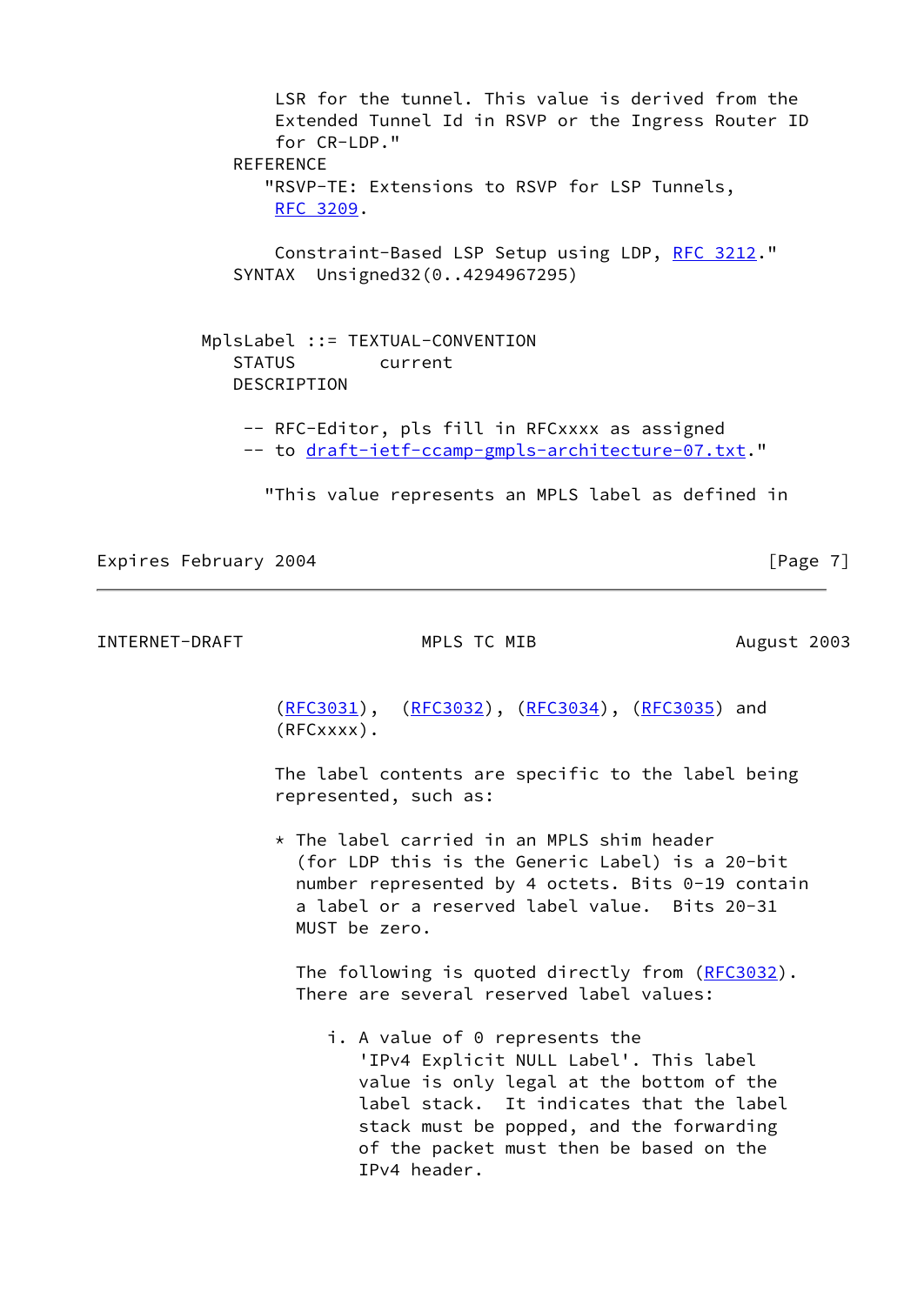- ii. A value of 1 represents the 'Router Alert Label'. This label value is legal anywhere in the label stack except at the bottom. When a received packet contains this label value at the top of the label stack, it is delivered to a local software module for processing. The actual forwarding of the packet is determined by the label beneath it in the stack. However, if the packet is forwarded further, the Router Alert Label should be pushed back onto the label stack before forwarding. The use of this label is analogous to the use of the 'Router Alert Option' in IP packets ([RFC2113](https://datatracker.ietf.org/doc/pdf/rfc2113)). Since this label cannot occur at the bottom of the stack, it is not associated with a particular network layer protocol.
- iii. A value of 2 represents the 'IPv6 Explicit NULL Label'. This label value is only legal at the bottom of the

INTERNET-DRAFT MPLS TC MIB August 2003

 label stack. It indicates that the label stack must be popped, and the forwarding of the packet must then be based on the IPv6 header.

 iv. A value of 3 represents the 'Implicit NULL Label'. This is a label that an LSR may assign and distribute, but which never actually appears in the encapsulation. When an LSR would otherwise replace the label at the top of the stack with a new label, but the new label is 'Implicit NULL', the LSR will pop the stack instead of doing the replacement. Although this value may never appear in the encapsulation, it needs to be specified in the Label Distribution Protocol, so a value is reserved.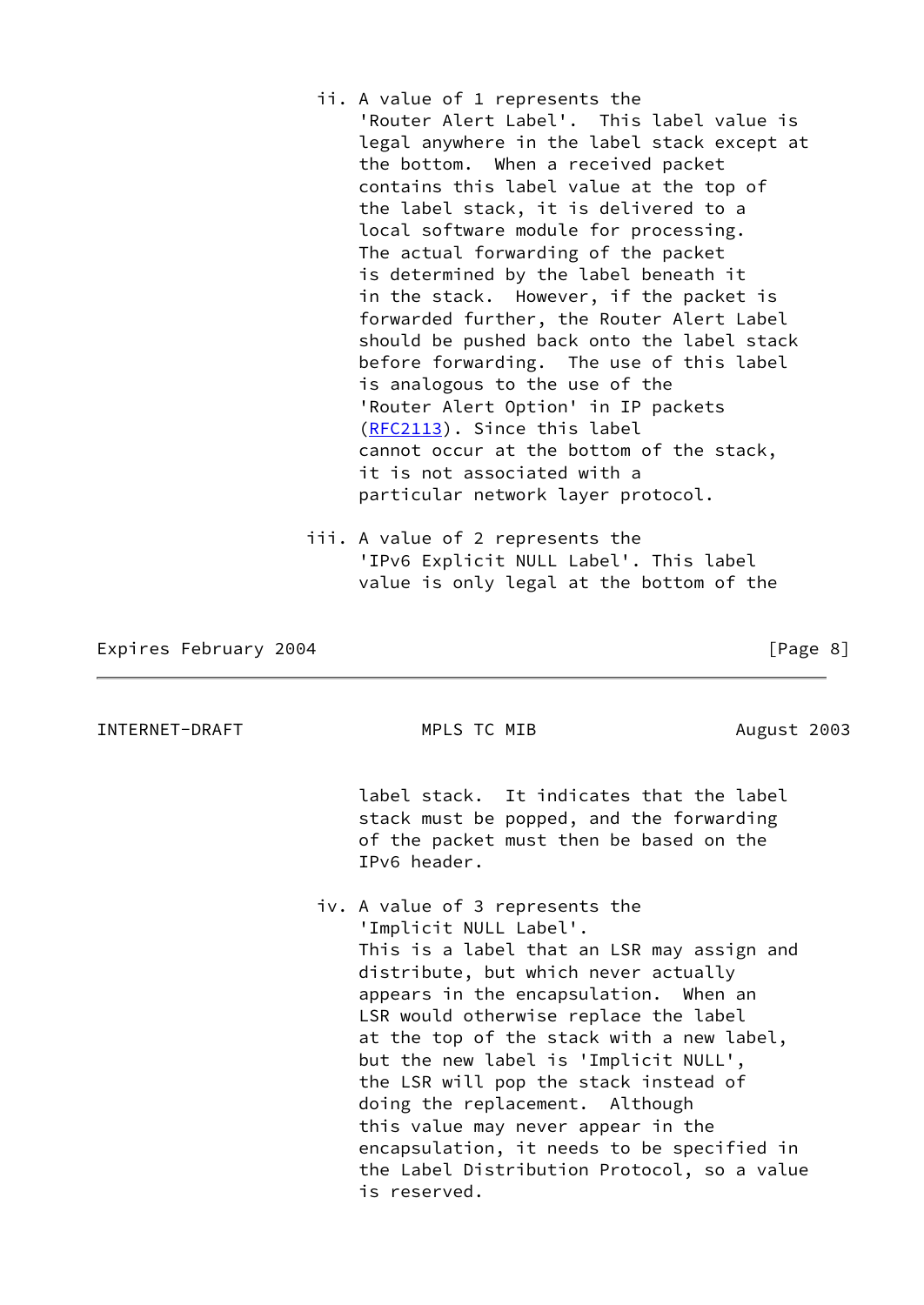v. Values 4-15 are reserved.

- $*$  The frame relay label can be either 10-bits or 23-bits depending on the DLCI field size and the upper 22-bits or upper 9-bits must be zero, respectively.
- \* For an ATM label the lower 16-bits represents the VCI, the next 12-bits represents the VPI and the remaining bits MUST be zero.
- \* The Generalized-MPLS (GMPLS) label contains a value greater than 2^24-1 and used in GMPLS as defined in (RFCxxxx)."
- -- RFC-Editor, pls fill in RFCxxxx as assigned
- -- to [draft-ietf-ccamp-gmpls-architecture-07.txt.](https://datatracker.ietf.org/doc/pdf/draft-ietf-ccamp-gmpls-architecture-07.txt)"

## REFERENCE

 "Multiprotocol Label Switching Architecture, [RFC3031](https://datatracker.ietf.org/doc/pdf/rfc3031).

MPLS Label Stack Encoding, [RFC3032](https://datatracker.ietf.org/doc/pdf/rfc3032).

 Use of Label Switching on Frame Relay Networks, [RFC3034](https://datatracker.ietf.org/doc/pdf/rfc3034).

MPLS using LDP and ATM VC Switching, [RFC3035](https://datatracker.ietf.org/doc/pdf/rfc3035).

Expires February 2004 **Expires** February 2004

INTERNET-DRAFT MPLS TC MIB August 2003

 Generalized Multi-Protocol Label Switching (GMPLS) Architecture, RFCxxxx." -- RFC-Editor, pls fill in RFCxxxx as assigned -- to [draft-ietf-ccamp-gmpls-architecture-07.txt](https://datatracker.ietf.org/doc/pdf/draft-ietf-ccamp-gmpls-architecture-07.txt) SYNTAX Unsigned32 (0..4294967295) MplsLabelDistributionMethod ::= TEXTUAL-CONVENTION STATUS current DESCRIPTION "The label distribution method which is also called the label advertisement mode ([RFC3036\)](https://datatracker.ietf.org/doc/pdf/rfc3036). Each interface on an LSR is configured to operate in either Downstream Unsolicited or Downstream on Demand." **REFERENCE**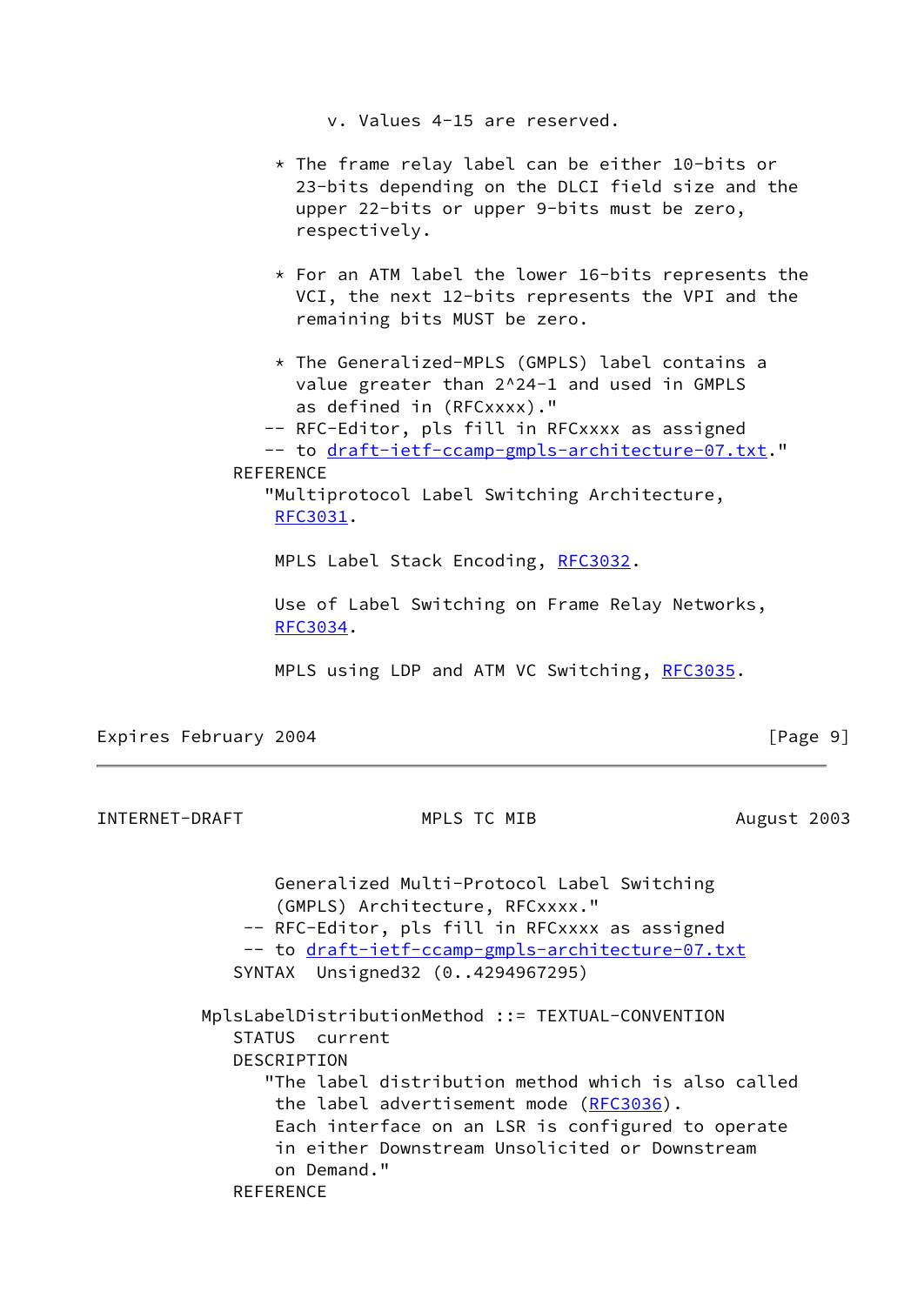"Multiprotocol Label Switching Architecture, [RFC3031](https://datatracker.ietf.org/doc/pdf/rfc3031). LDP Specification, [RFC3036, Section](https://datatracker.ietf.org/doc/pdf/rfc3036#section-2.6.3) 2.6.3." SYNTAX INTEGER { downstreamOnDemand(1), downstreamUnsolicited(2) } MplsLdpIdentifier ::= TEXTUAL-CONVENTION DISPLAY-HINT "1d.1d.1d.1d:2d" STATUS current DESCRIPTION "The LDP identifier is a six octet quantity which is used to identify a Label Switching Router (LSR) label space. The first four octets identify the LSR and must be a globally unique value, such as a 32-bit router ID assigned to the LSR, and the last two octets identify a specific label space within the LSR." SYNTAX OCTET STRING (SIZE (6)) MplsLsrIdentifier ::= TEXTUAL-CONVENTION STATUS current DESCRIPTION "The Label Switching Router (LSR) identifier is the first 4 bytes of the Label Distribution Protocol (LDP) identifier." SYNTAX OCTET STRING (SIZE (4))

Expires February 2004 **by Expires** February 2004

INTERNET-DRAFT MPLS TC MIB August 2003

 MplsLdpLabelType ::= TEXTUAL-CONVENTION STATUS current DESCRIPTION "The Layer 2 label types which are defined for MPLS LDP and/or CR-LDP are generic(1), atm(2), or frameRelay(3)." SYNTAX INTEGER { generic(1), atm(2), frameRelay(3) }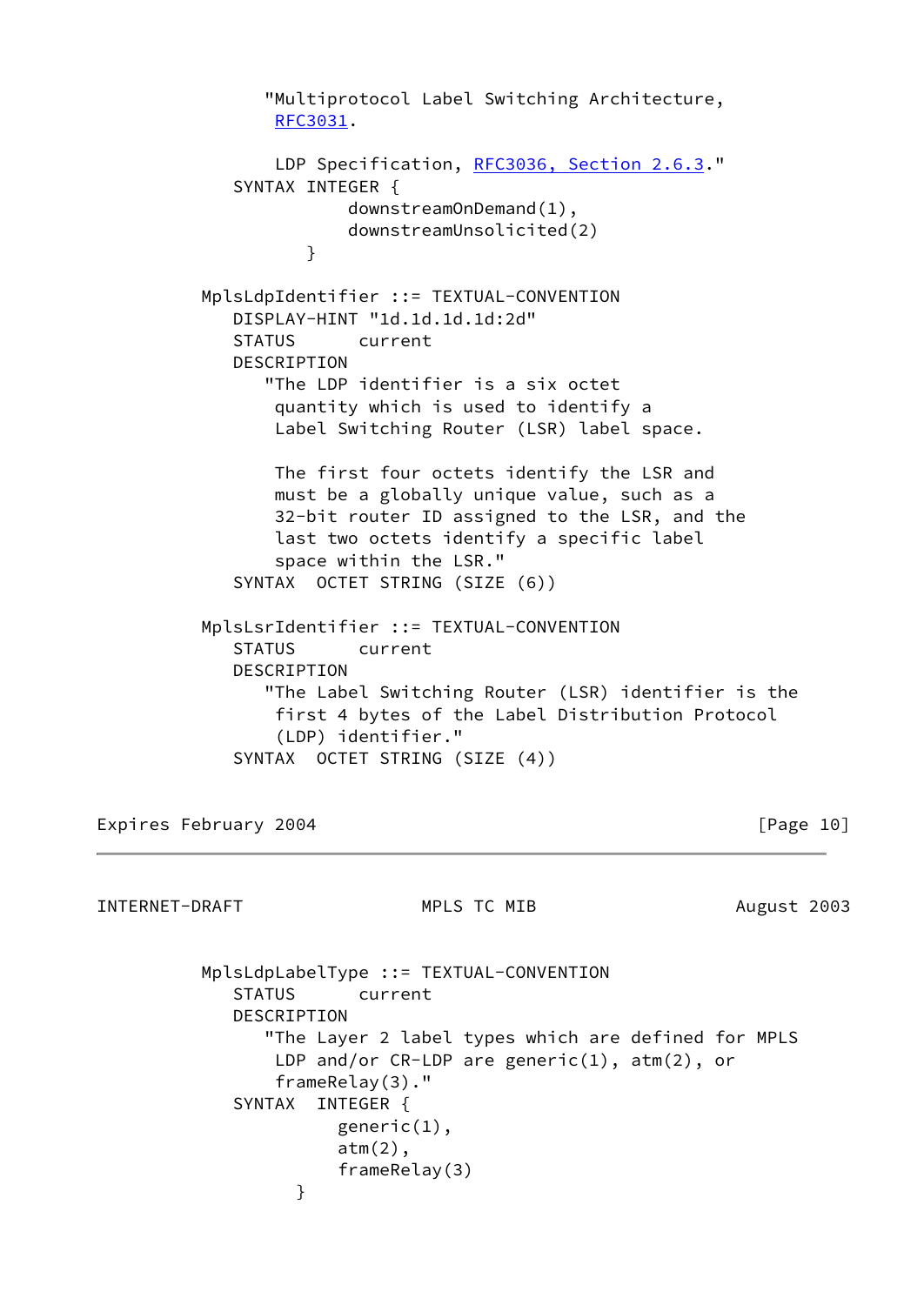#### MplsLSPID ::= TEXTUAL-CONVENTION

STATUS current

#### DESCRIPTION

 "A unique identifier within an MPLS network that is assigned to each LSP. This is assigned at the head end of the LSP and can be used by all LSRs to identify this LSP. This value is piggybacked by the signaling protocol when this LSP is signaled within the network. This identifier can then be used at each LSR to identify which labels are being swapped to other labels for this LSP. This object can also be used to disambiguate LSPs that share the same RSVP sessions between the same source and destination.

 For LSPs established using CR-LDP, the LSPID is composed of the ingress LSR Router ID (or any of its own IPv4 addresses) and a locally unique CR-LSP ID to that LSR. The first two bytes carry the CR-LSPID, and the remaining 4 bytes carry the Router ID. The LSPID is useful in network management, in CR-LSP repair, and in using an already established CR-LSP as a hop in an ER-TLV.

 For LSPs signaled using RSVP-TE, the LSP ID is defined as a 16-bit (2 byte) identifier used in the SENDER\_TEMPLATE and the FILTER\_SPEC that can be changed to allow a sender to share resources with itself. The length of this object should only be 2 or 6 bytes. If the length of this octet string is 2 bytes, then it must identify an RSVP-TE LSPID, or it is 6 bytes, it must contain a CR-LDP LSPID."

Expires February 2004 **Expires** February 2004

INTERNET-DRAFT MPLS TC MIB August 2003

 REFERENCE "RSVP-TE: Extensions to RSVP for LSP Tunnels, [RFC3209](https://datatracker.ietf.org/doc/pdf/rfc3209).

 Constraint-Based LSP Setup using LDP, [RFC3212](https://datatracker.ietf.org/doc/pdf/rfc3212)." SYNTAX OCTET STRING (SIZE (2|6))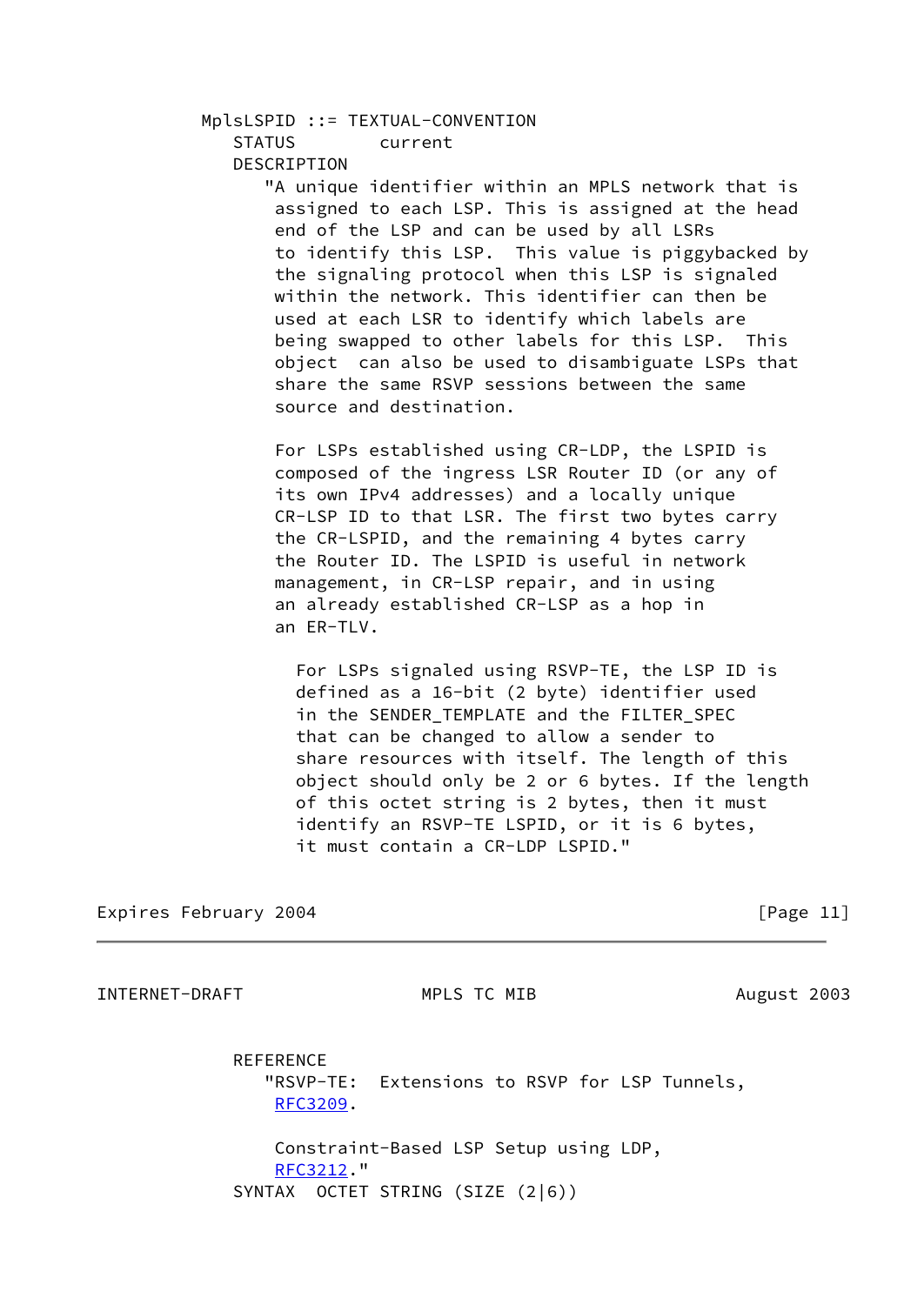```
 MplsLspType ::= TEXTUAL-CONVENTION
            STATUS current
            DESCRIPTION
               "Types of Label Switch Paths (LSPs)
                on a Label Switching Router (LSR) or a
                Label Edge Router (LER) are:
                  unknown(1) -- if the LSP is not known
                                        to be one of the following.
                  terminatingLsp(2) -- if the LSP terminates
                                        on the LSR/LER, then this
                                        is an egressing LSP
                                        which ends on the LSR/LER,
                   originatingLsp(3) -- if the LSP originates
                                        from this LSR/LER, then
                                        this is an ingressing LSP
                                        which is the head-end of
                                        the LSP,
               crossConnectingLsp(4) -- if the LSP ingresses
                                        and egresses on the LSR,
                                        then it is
                                        cross-connecting on that
LSR."
            SYNTAX INTEGER {
                      unknown(1),
                      terminatingLsp(2),
                      originatingLsp(3),
                      crossConnectingLsp(4)
}
         MplsOwner ::= TEXTUAL-CONVENTION
            STATUS current
            DESCRIPTION
               "This object indicates the local network
```
INTERNET-DRAFT MPLS TC MIB August 2003

 management subsystem that originally created the object(s) in question. The values of this enumeration are defined as follows: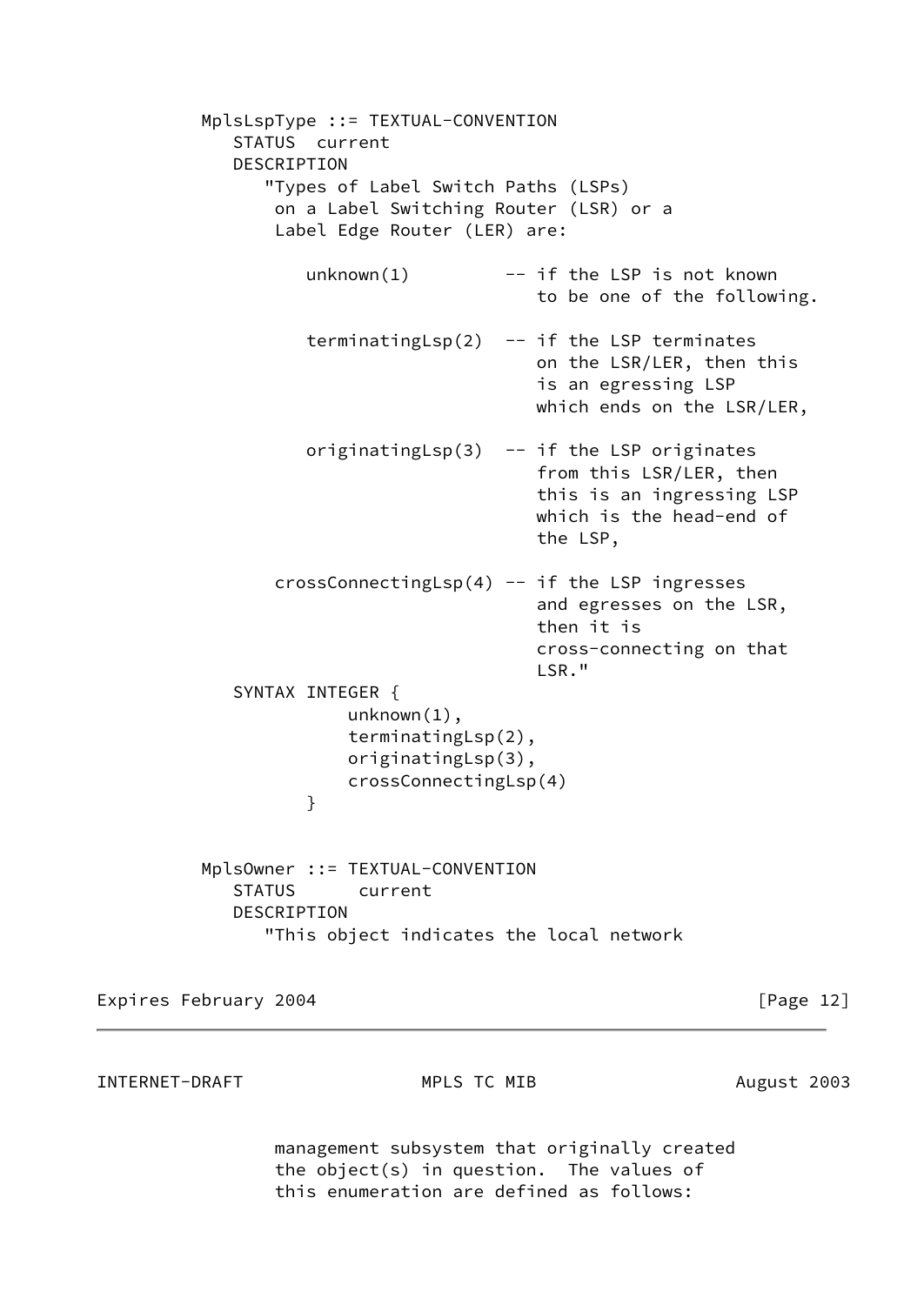```
unknown(1) - the local network management
                 subsystem cannot discern which
                 component created the object.
                other(2) - the local network management
                 subsystem is able to discern which component
                 created the object, but the component is not
                 listed within the following choices,
                 e.g. command line interface (cli).
                 snmp(3) - The Simple Network Management Protocol
                 was used to configure this object initially.
                 ldp(4) - The Label Distribution Protocol was
                 used to configure this object initially.
                 crldp(5) - The Constraint-Based Label Distribution
                 Protocol was used to configure this object
                 initially.
                 rsvpTe(6) - The Resource Reservation Protocol was
                 used to configure this object initially.
                 policyAgent(7) - A policy agent (perhaps in
                 combination with one of the above protocols) was
                 used to configure this object initially.
                 An object created by any of the above choices
                 MAY be modified or destroyed by the same or a
                 different choice."
             SYNTAX INTEGER {
                       unknown(1),
                       other(2),
                      snmp(3),
                      ldp(4),
                       crldp(5),
                       rsvpTe(6),
                       policyAgent(7)
}
          MplsPathIndexOrZero ::= TEXTUAL-CONVENTION
             STATUS current
```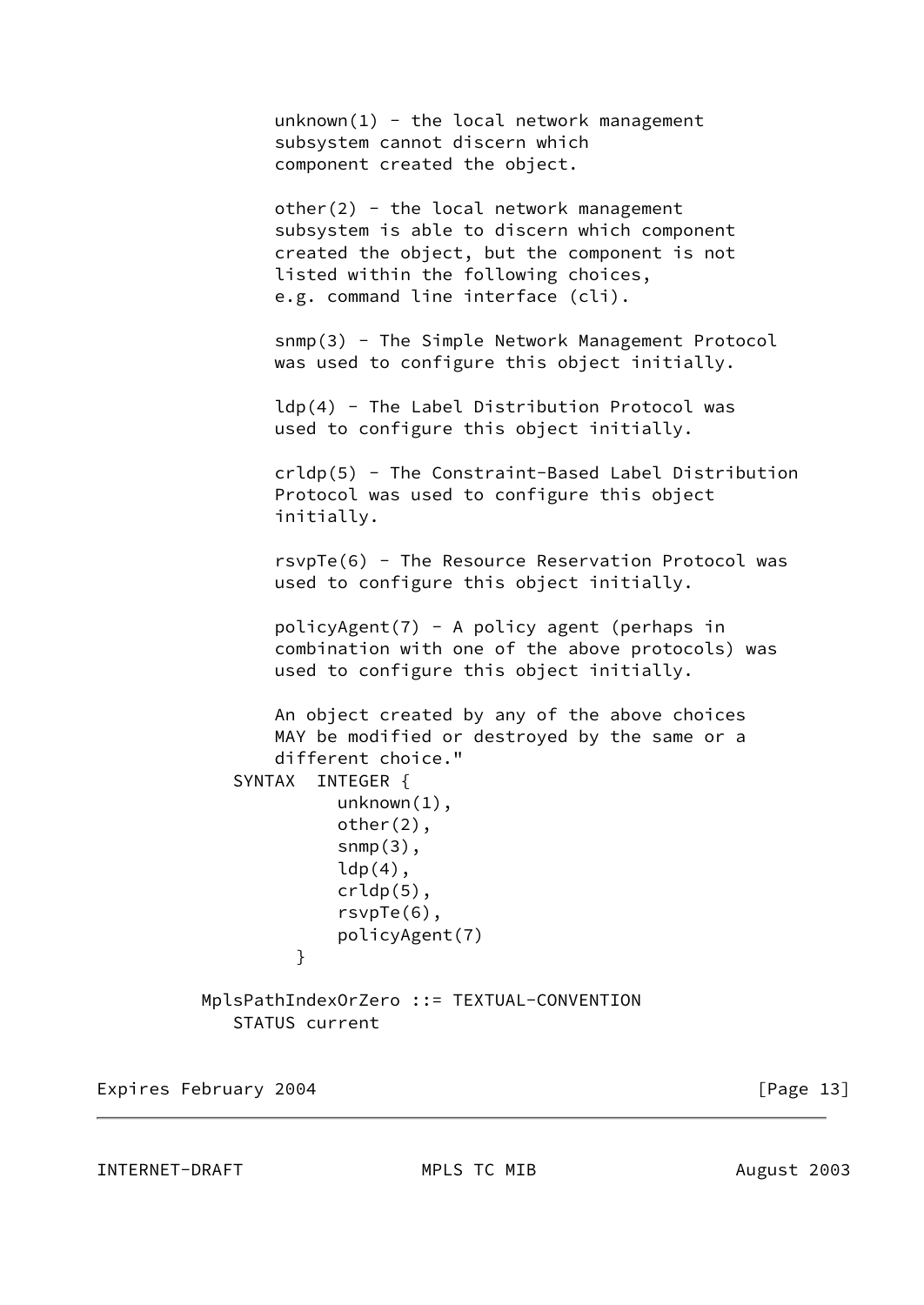```
 DESCRIPTION
               "A unique identifier used to identify a specific
               path used by a tunnel. A value of 0 (zero) means
                that no path is in use."
            SYNTAX Unsigned32(0..4294967295)
         MplsPathIndex ::= TEXTUAL-CONVENTION
            STATUS current
           DESCRIPTION
               "A unique value to index (by Path number) an
                entry in a table."
            SYNTAX Unsigned32(1..4294967295)
         MplsRetentionMode ::= TEXTUAL-CONVENTION
            STATUS current
            DESCRIPTION
               "The label retention mode which specifies whether
                an LSR maintains a label binding for a FEC
                learned from a neighbor that is not its next hop
                for the FEC.
                If the value is conservative(1) then advertised
                label mappings are retained only if they will be
                used to forward packets, i.e. if label came from
                a valid next hop.
                If the value is liberal(2) then all advertised
                label mappings are retained whether they are from
                a valid next hop or not."
            REFERENCE
               "Multiprotocol Label Switching Architecture,
                RFC3031.
                RFC3036, Section 2.6.2."
            SYNTAX INTEGER {
                       conservative(1),
                       liberal(2)
}
         MplsTunnelAffinity ::= TEXTUAL-CONVENTION
            STATUS current
           DESCRIPTION
               "Describes the configured 32-bit Include-any,
                include-all, or exclude-all constraint for
```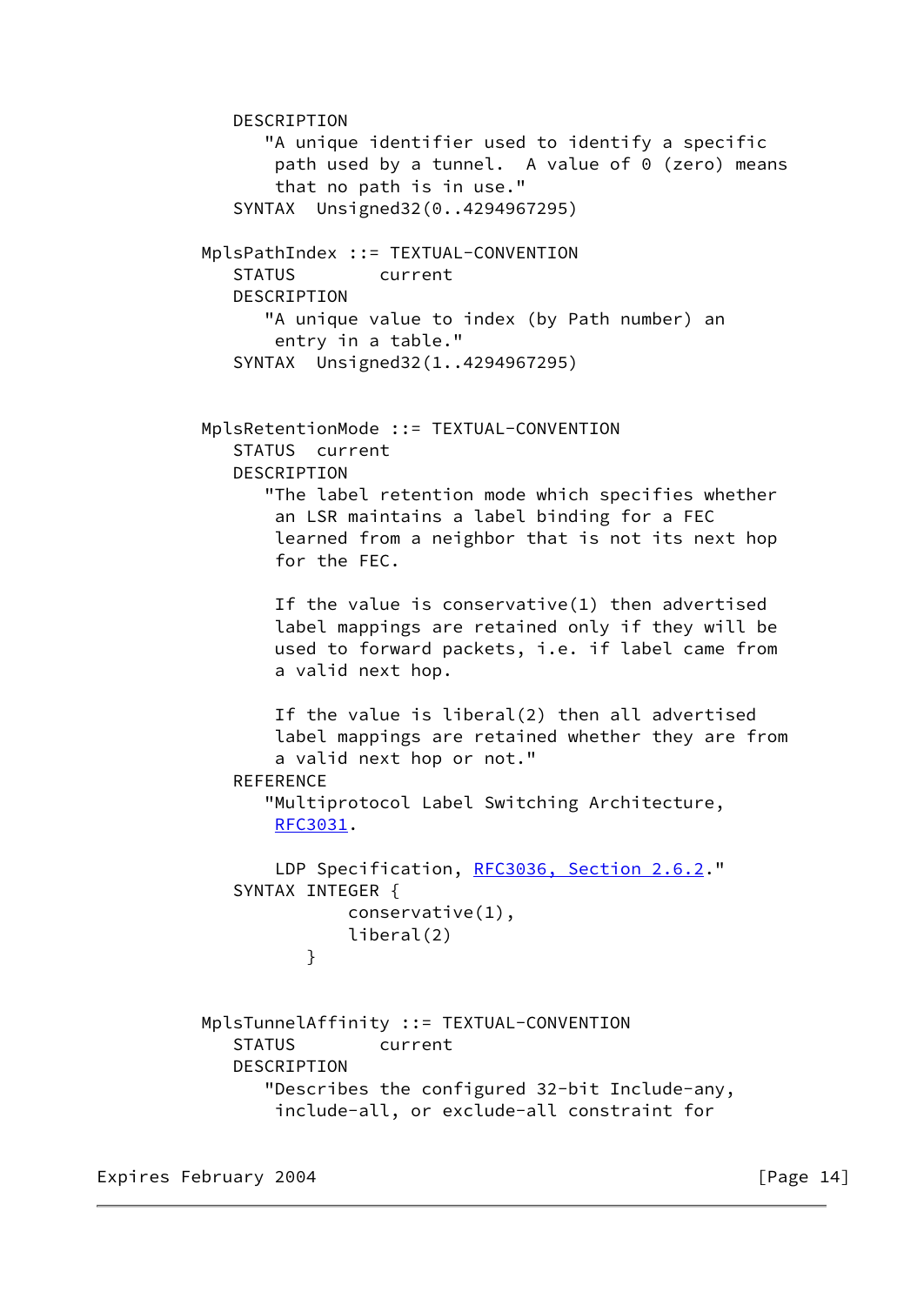constraint-based link selection." REFERENCE "RSVP-TE: Extensions to RSVP for LSP Tunnels, [RFC3209, Section](https://datatracker.ietf.org/doc/pdf/rfc3209#section-4.7.4) 4.7.4." SYNTAX Unsigned32(0..4294967295) MplsTunnelIndex ::= TEXTUAL-CONVENTION STATUS current DESCRIPTION "A unique index into mplsTunnelTable. For tunnels signaled using RSVP, this value should correspond to the RSVP destination port used for the RSVP-TE session." SYNTAX Unsigned32 (0..65535) MplsTunnelInstanceIndex ::= TEXTUAL-CONVENTION STATUS current DESCRIPTION "The tunnel entry with instance index 0 should refer to the configured tunnel interface (if one exists). Values greater than 0, but less than or equal to 65535, should be used to indicate signaled (or backup) tunnel LSP instances. For tunnel LSPs signaled using RSVP, this value should correspond to the RSVP source port used for the RSVP-TE session. Values greater than 65535 apply to FRR detour instances." SYNTAX Unsigned32(0|1..65535|65536..4294967295) TeHopAddressType ::= TEXTUAL-CONVENTION STATUS current DESCRIPTION "A value that represents a type of address a Traffic Engineered (TE) Tunnel hop. unknown(0) An unknown address type. This value MUST be used if the value of the corresponding TeHopAddress object is a zero-length string. It may also be used to indicate a TeHopAddress which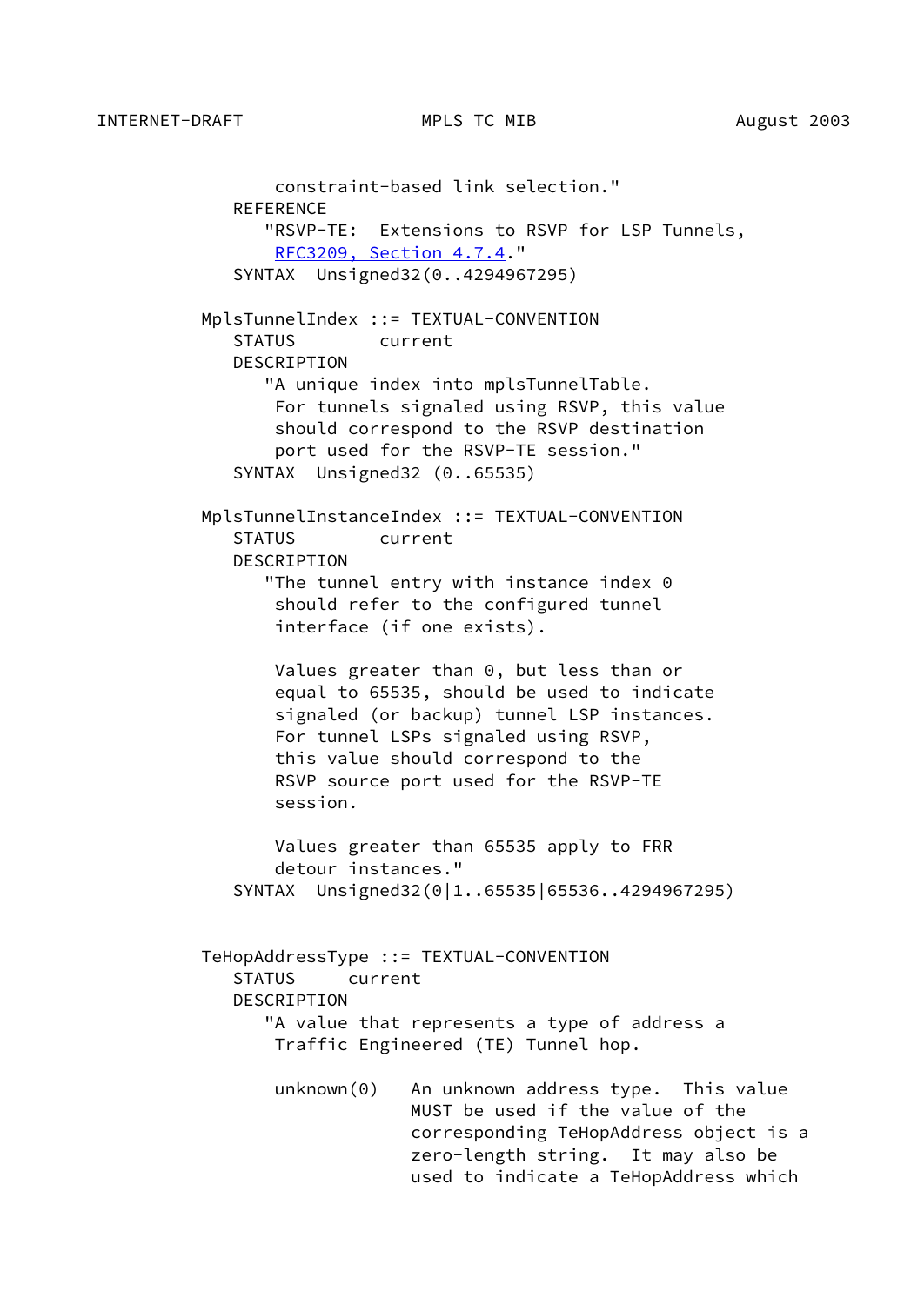| INTERNET-DRAFT |                                                                                                                                                           | MPLS TC MIB                                                                                         | August 2003 |
|----------------|-----------------------------------------------------------------------------------------------------------------------------------------------------------|-----------------------------------------------------------------------------------------------------|-------------|
|                |                                                                                                                                                           | is not in one of the formats defined<br>below.                                                      |             |
|                | ipv4(1)                                                                                                                                                   | An IPv4 network address as defined by<br>the InetAddressIPv4 TEXTUAL-CONVENTION<br>$(RFC3291)$ .    |             |
|                | ipv6(2)                                                                                                                                                   | A global IPv6 address as defined by<br>the InetAddressIPv6 TEXTUAL-CONVENTION<br>$(RFC3291)$ .      |             |
|                | asnumber(3)                                                                                                                                               | An Autonomous System (AS) number as<br>defined by the TeHopAddressAS<br>TEXTUAL-CONVENTION.         |             |
|                | unnum(4)                                                                                                                                                  | An unnumbered interface index as<br>defined by the TeHopAddressUnnum<br>TEXTUAL-CONVETION.          |             |
|                | lspid(5)                                                                                                                                                  | An LSP ID for CR-LDP Tunnels<br>(RFC3212) as defined by the<br>MplsLSPID TEXTUAL-CONVENTION.        |             |
|                | Each definition of a concrete TeHopAddressType<br>value must be accompanied by a definition<br>of a textual convention for use with that<br>TeHopAddress. |                                                                                                     |             |
|                |                                                                                                                                                           | To support future extensions, the TeHopAddressType<br>TEVTUAL-CONVENTION SHOULD NOT bo sub-typed in |             |

 TEXTUAL-CONVENTION SHOULD NOT be sub-typed in object type definitions. It MAY be sub-typed in compliance statements in order to require only a subset of these address types for a compliant implementation.

 Implementations must ensure that TeHopAddressType objects and any dependent objects (e.g. TeHopAddress objects) are consistent. An inconsistentValue error must be generated if an attempt to change a TeHopAddressType object would, for example, lead to an undefined TeHopAddress value. In particular, TeHopAddressType/TeHopAddress pairs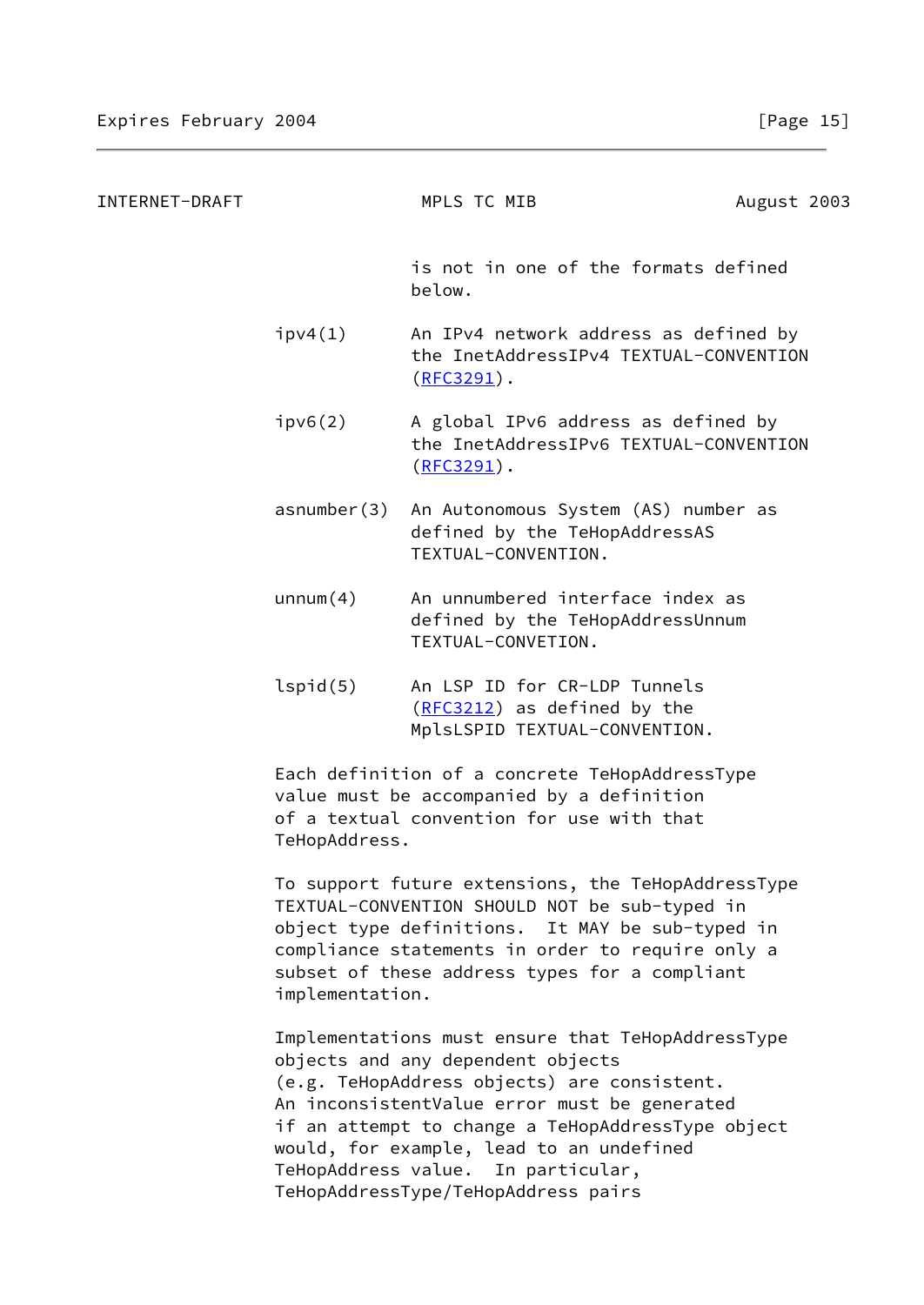must be changed together if the address type changes (e.g. from  $ipv6(2)$  to  $ipv4(1)$ )." **REFERENCE** 

Expires February 2004 **Expires** February 2004

INTERNET-DRAFT MPLS TC MIB August 2003

 "Textual Conventions for Internet Network Addresses, [RFC3291](https://datatracker.ietf.org/doc/pdf/rfc3291).

 Constraint-Based LSP Setup using LDP, [RFC3212](https://datatracker.ietf.org/doc/pdf/rfc3212)."

SYNTAX INTEGER { unknown(0),  $ipv4(1)$ , ipv6(2), asnumber(3),  $unnum(4)$ , lspid(5) }

> TeHopAddress ::= TEXTUAL-CONVENTION STATUS current DESCRIPTION "Denotes a generic Tunnel hop address.

> > A TeHopAddress value is always interpreted within the context of an TeHopAddressType value. Every usage of the TeHopAddress TEXTUAL-CONVENTION is required to specify the TeHopAddressType object which provides the context. It is suggested that the TeHopAddressType object is logically registered before the object(s) which use the TeHopAddress TEXTUAL-CONVENTION if they appear in the same logical row.

 The value of a TeHopAddress object must always be consistent with the value of the associated TeHopAddressType object. Attempts to set a TeHopAddress object to a value which is inconsistent with the associated TeHopAddressType must fail with an inconsistentValue error." SYNTAX OCTET STRING (SIZE (0..32))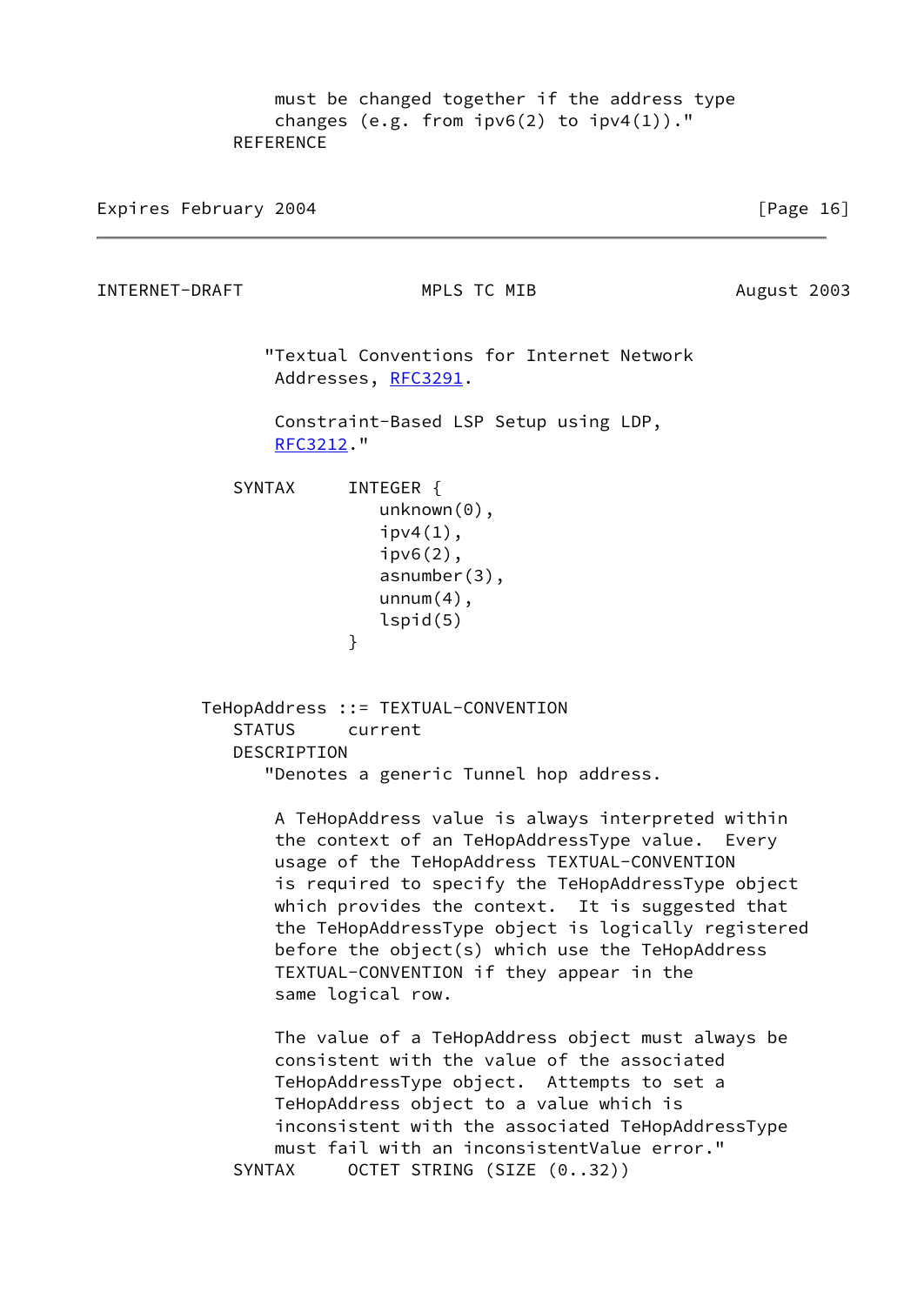TeHopAddressAS ::= TEXTUAL-CONVENTION STATUS current DESCRIPTION "Represents a two or four octet AS number. The AS number is represented in network byte order (MSB first). A two-octet AS number has the two MSB octets set to zero."

Expires February 2004 **Expires** February 2004

INTERNET-DRAFT MPLS TC MIB August 2003

**REFERENCE** 

 "Textual Conventions for Internet Network Addresses, [RFC3291](https://datatracker.ietf.org/doc/pdf/rfc3291)</u>. The InetAutonomousSystemsNumber Textual Convention has a SYNTAX of Unsigned32, whereas this TC has a SYNTAX of OCTET STRING (SIZE (4)). Both TCs represent an autonomous system number but use different syntaxes to do so." SYNTAX OCTET STRING (SIZE (4))

 TeHopAddressUnnum ::= TEXTUAL-CONVENTION STATUS current DESCRIPTION "Represents an unnumbered interface:

| octets contents                             | encoding |
|---------------------------------------------|----------|
| 1-4 unnumbered interface network-byte order |          |

 The corresponding TeHopAddressType value is unnum(5)." SYNTAX OCTET STRING(SIZE(4))

END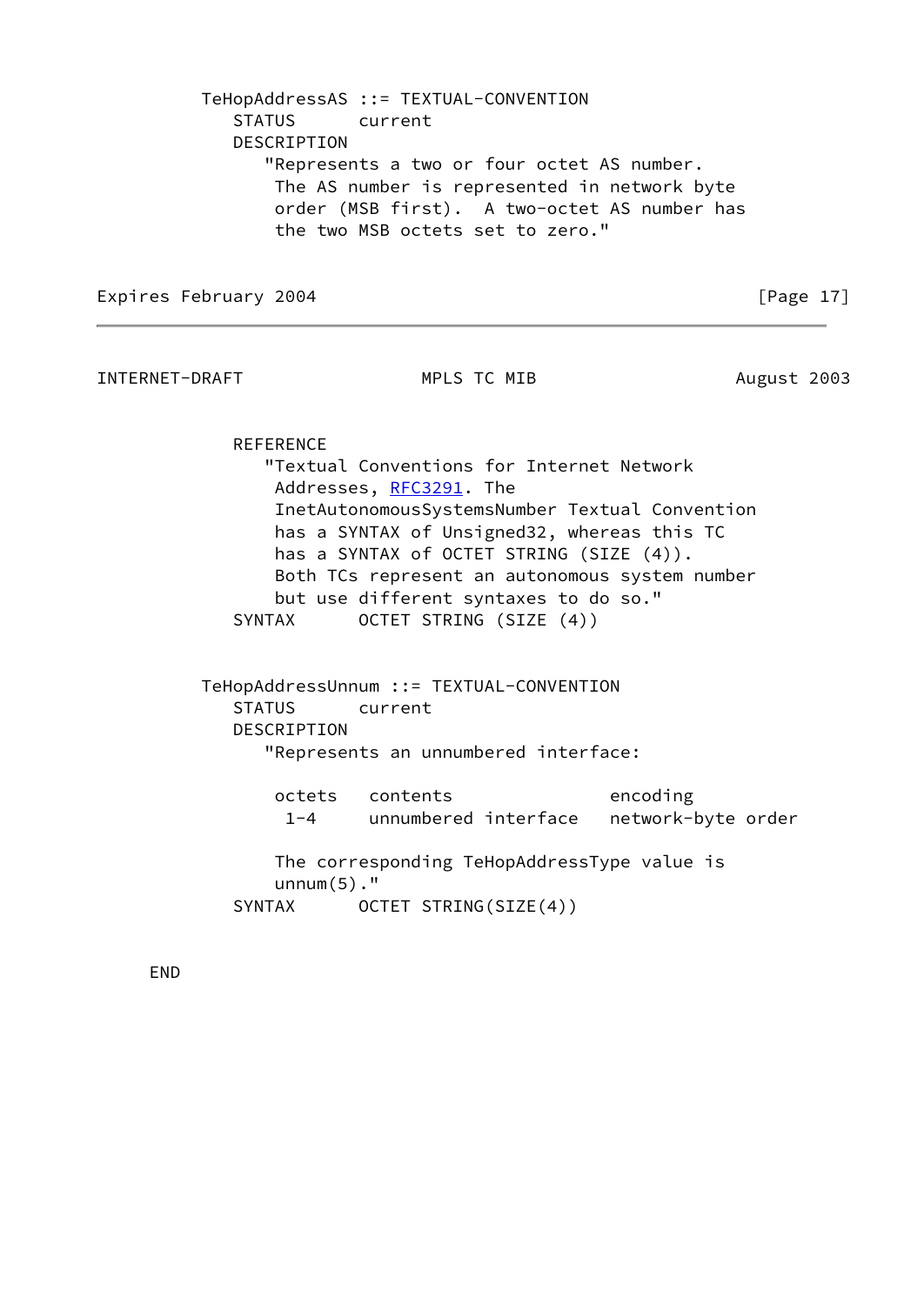## <span id="page-19-1"></span>INTERNET-DRAFT MPLS TC MIB August 2003

- <span id="page-19-0"></span>[4](#page-19-0). Normative References
- [RFC2434] Narten, T. and H. Alvestrand, "Guidelines for Writing an IANA Considerations Section in RFCs", BCP: 26, [RFC 2434](https://datatracker.ietf.org/doc/pdf/rfc2434), October 1998.
- [RFC2578] McCloghrie, K., Perkins, D., Schoenwaelder, J., Case, J., Rose, M. and S. Waldbusser, "Structure of Management Information Version 2 (SMIv2)", STD 58, [RFC 2578](https://datatracker.ietf.org/doc/pdf/rfc2578), April 1999.
- [RFC2579] McCloghrie, K., Perkins, D., Schoenwaelder, J., Case, J., Rose, M. and S. Waldbusser, "Textual Conventions for SMIv2", STD 58, [RFC 2579](https://datatracker.ietf.org/doc/pdf/rfc2579), April 1999.
- [RFC2580] McCloghrie, K., Perkins, D., Schoenwaelder, J., Case, J., Rose, M. and S. Waldbusser, "Conformance Statements for SMIv2", STD 58, [RFC 2580](https://datatracker.ietf.org/doc/pdf/rfc2580), April 1999.
- [RFC3031] Rosen, E., Viswananthan, A., and R. Callon, "Multiprotocol Label Switching Architecture", [RFC 3031](https://datatracker.ietf.org/doc/pdf/rfc3031), January 2001.
- [RFC3032] Rosen, E., Rekhter, Y., Tappan, D., Farinacci, D., Federokow, G., Li, T., and A. Conta, "MPLS Label Stack Encoding", [RFC 3032,](https://datatracker.ietf.org/doc/pdf/rfc3032) January 2001.
- [RFC3034] Conta, A., Doolan, P., and A. Malis, "Use of Label Switching on Frame Relay Networks Specification", [RFC 3034](https://datatracker.ietf.org/doc/pdf/rfc3034), January 2001.
- [RFC3035] Davie, B., Lawrence, J., McCloghrie, K., Rosen, E., Swallow,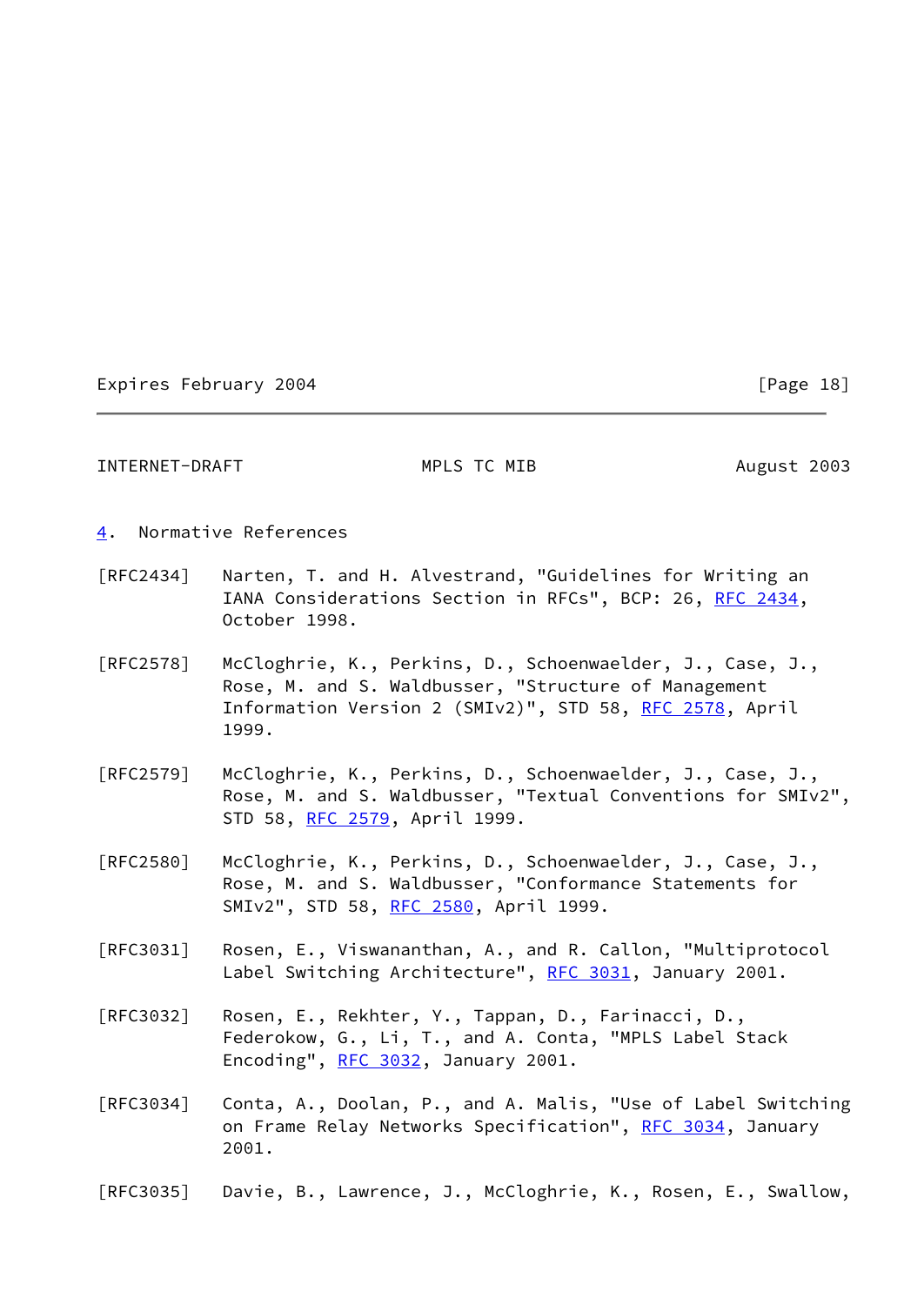G., Rekhter, Y., and P. Doolan, "MPLS using LDP and ATM VC Switching", [RFC 3035](https://datatracker.ietf.org/doc/pdf/rfc3035), January 2001.

- [RFC3036] Andersson, L., Doolan, P., Feldman, N., Fredette, A., and B. Thomas, "LDP Specification", [RFC 3036](https://datatracker.ietf.org/doc/pdf/rfc3036), January 2001.
- [RFC3209] Awduche, D., Berger, L., Gan, D., Li, T., Srinivasan, V., Swallow, G., "RSVP-TE: Extensions to RSVP for LSP Tunnels", [RFC 3209](https://datatracker.ietf.org/doc/pdf/rfc3209), December 2001.
- [RFC3212] Jamoussi, B., (editor), et. al. "Constraint-Based LSP Setup using LDP", [RFC 3212](https://datatracker.ietf.org/doc/pdf/rfc3212), January 2002.
- [RFC3291] Daniele, M., Haberman, B., Routhier, S., and J. Schoenwaelder, "Textual Conventions for Internet Network

Expires February 2004 **by Expires** February 2004

<span id="page-20-1"></span>INTERNET-DRAFT MPLS TC MIB August 2003

Addresses", [RFC 3291](https://datatracker.ietf.org/doc/pdf/rfc3291), May 2002.

#### [GMPLS-ARCH]

 Mannie, E., (editor), et. al. "Generalized Multi-Protocol Label Switching (GMPLS) Architecture", [draft-ietf-ccamp](https://datatracker.ietf.org/doc/pdf/draft-ietf-ccamp-gmpls-architecture-07.txt) [gmpls-architecture-07.txt](https://datatracker.ietf.org/doc/pdf/draft-ietf-ccamp-gmpls-architecture-07.txt), May 2003.

- <span id="page-20-0"></span>[5](#page-20-0). Informative References
- [RFC3410] Case, J., Mundy, R., Partain, D. and B. Stewart, "Introduction and Applicability Statements for Internet- Standard Management Framework", [RFC 3410](https://datatracker.ietf.org/doc/pdf/rfc3410), December 2002.

#### <span id="page-20-2"></span>[6](#page-20-2). Security Considerations

 This module does not define any management objects. Instead, it defines a set of textual conventions which may be used by other MPLS MIB modules to define management objects.

 Meaningful security considerations can only be written in the MIB modules that define management objects. Therefore, this document has no impact on the security of the Internet.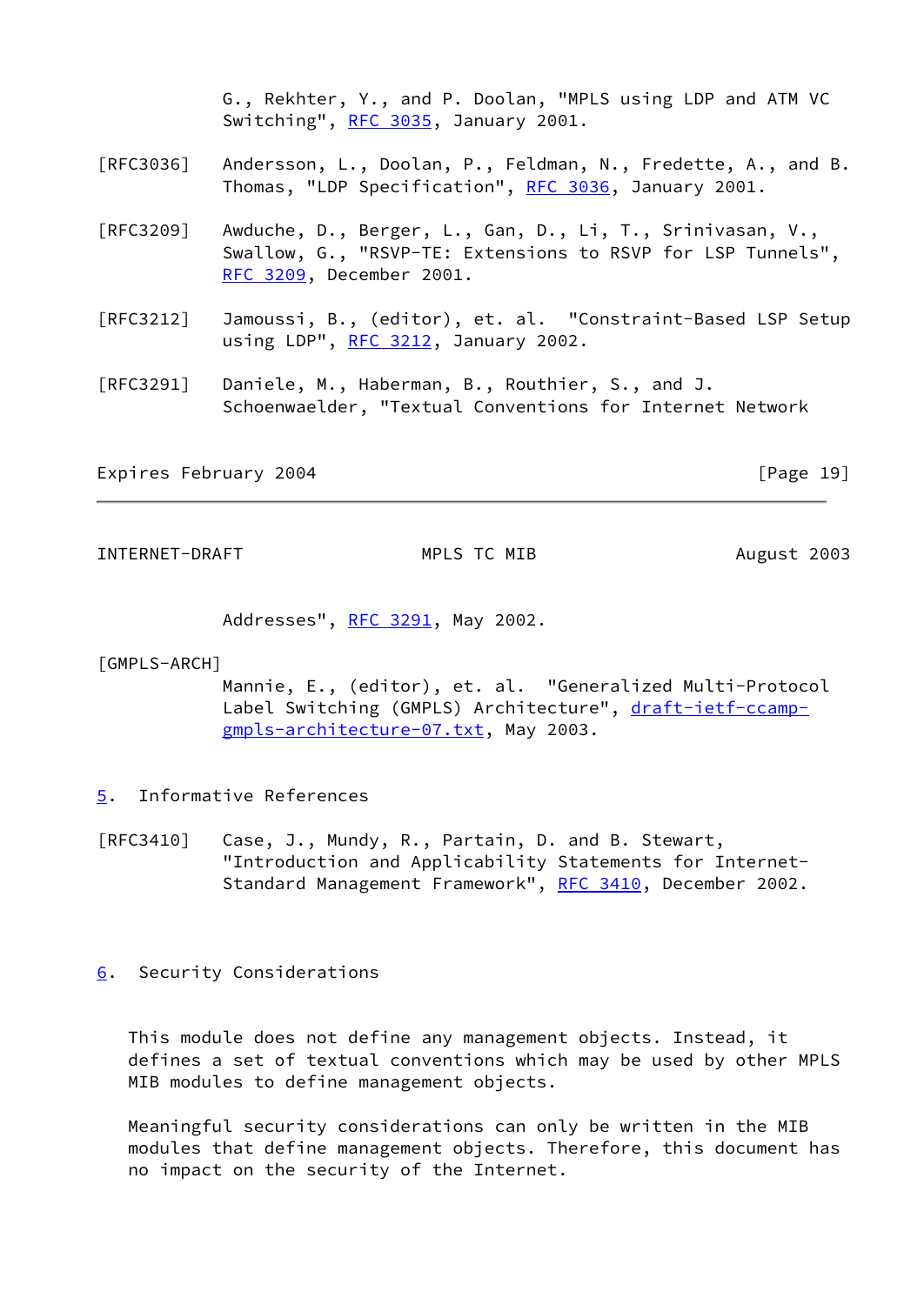#### <span id="page-21-0"></span>[7](#page-21-0). IANA Considerations

 IANA is requested to make a MIB OID assignment under the transmission branch, that is, assign the mplsStdMIB under { transmission 166 }. This sub-id is requested because 166 is the ifType for mpls(166) and is available under transmission.

 In the future, MPLS related standards track MIB modules should be rooted under the mplsStdMIB subtree. The IANA is requested to manage that namespace. New assignments can only be made via a Standards Action as specified in [\[RFC2434](https://datatracker.ietf.org/doc/pdf/rfc2434)].

 This document also requests IANA to assign { mplsStdMIB 1 } to the MPLS-TC-STD-MIB specified in this document.

### Expires February 2004 **Expires** February 2004

#### <span id="page-21-2"></span>INTERNET-DRAFT MPLS TC MIB August 2003

### <span id="page-21-1"></span>[8](#page-21-1). Contributors

 This document was created by combining TEXTUAL-CONVENTIONS from current MPLS MIBs and a TE-WG MIB. Co-authors on each of these MIBs contributed to the TEXTUAL-CONVENTIONS contained in this MIB and also contributed greatly to the revisions of this document. These co authors addresses are included here because they are useful future contacts for information about this document. These co-authors are:

> Cheenu Srinivasan Bloomberg L.P. 499 Park Ave. New York, NY 10022 Phone: +1-212-893-3682 Email: cheenu@bloomberg.net

 Arun Viswanathan Force10 Networks, Inc. 1440 McCarthy Blvd Milpitas, CA 95035 Phone: +1-408-571-3516 Email: arunv@force10networks.com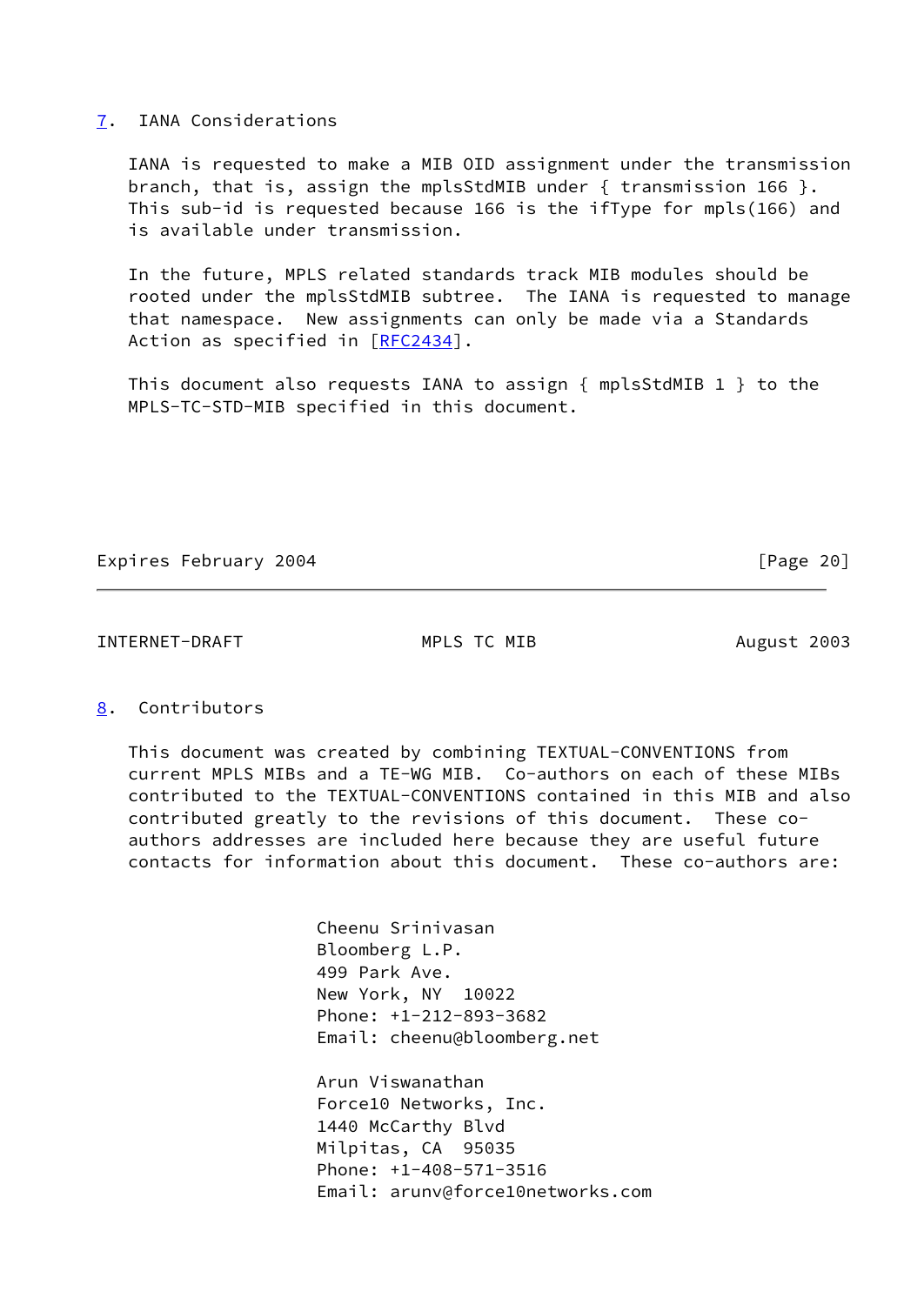Hans Sjostrand ipUnplugged P.O. Box 101 60 S-121 28 Stockholm, Sweden Phone: +46-8-725-5930 Email: hans@ipunplugged.com

 Kireeti Kompella Juniper Networks 1194 Mathilda Ave Sunnyvale, CA 94089 Phone: +1-408-745-2000 Email: kireeti@juniper.net

<span id="page-22-0"></span>[9](#page-22-0). Acknowledgements

 This document is a product of the MPLS Working Group. The editors and contributors would like to thank Mike MacFadden and Adrian Farrel

Expires February 2004 **Expires** February 2004

<span id="page-22-2"></span>INTERNET-DRAFT MPLS TC MIB August 2003

 for their helpful comments on several reviews. Also, the editors and contributors would like to give a special acknowledgement to Bert Wijnen for his many detailed reviews. Bert's assistance and guidance is greatly appreciated.

## <span id="page-22-1"></span>[10.](#page-22-1) Intellectual Property Notice

 The IETF takes no position regarding the validity or scope of any intellectual property or other rights that might be claimed to pertain to the implementation or use of the technology described in this document or the extent to which any license under such rights might or might not be available; neither does it represent that it has made any effort to identify any such rights. Information on the IETF's procedures with respect to rights in standards-track and standards-related documentation can be found in  $BCP-11$   $[RFC2028]$  $[RFC2028]$ . Copies of claims of rights made available for publication and any assurances of licenses to be made available, or the result of an attempt made to obtain a general license or permission for the use of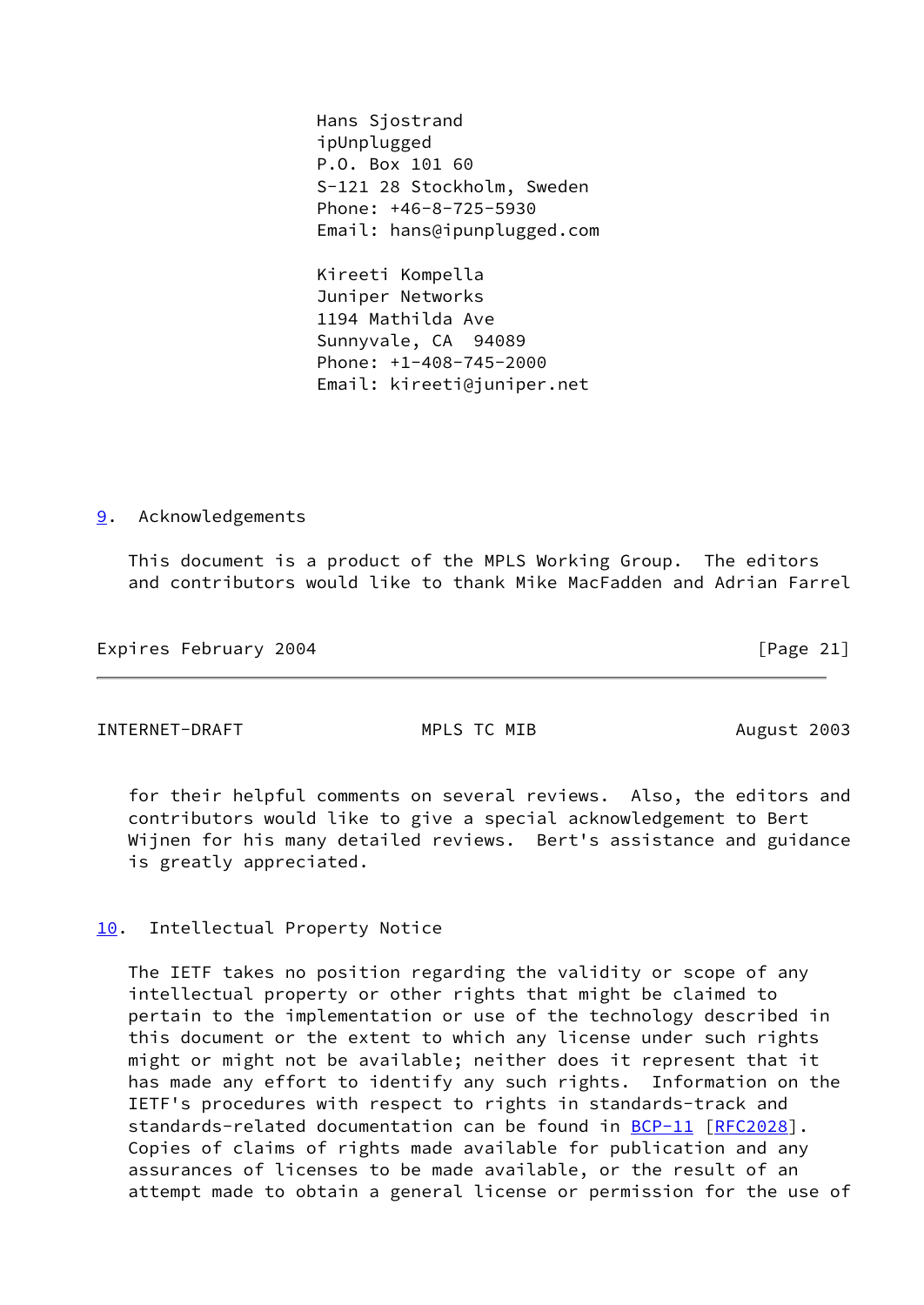such proprietary rights by implementors or users of this specification can be obtained from the IETF Secretariat.

 The IETF invites any interested party to bring to its attention any copyrights, patents or patent applications, or other proprietary rights that may cover technology that may be required to practice this standard. Please address the information to the IETF Executive Director.

<span id="page-23-0"></span>[11.](#page-23-0) Authors' Addresses

 Thomas D. Nadeau Cisco Systems, Inc. BXB300/2/ 300 Beaver Brook Road Boxborough, MA 01719 Phone: +1-978-936-1470 Email: tnadeau@cisco.com

 Joan Cucchiara Artel 237 Cedar Hill Street Marlborough, MA 01752 Phone: +1-508-303-8200 x302 Email: jcucchiara@artel.com

Expires February 2004 **Expires** February 2004

<span id="page-23-2"></span>INTERNET-DRAFT MPLS TC MIB August 2003

<span id="page-23-1"></span>[12.](#page-23-1) Full Copyright Statement

Copyright (C) The Internet Society (2003). All Rights Reserved.

 This document and translations of it may be copied and furnished to others, and derivative works that comment on or otherwise explain it or assist in its implementation may be prepared, copied, published and distributed, in whole or in part, without restriction of any kind, provided that the above copyright notice and this paragraph are included on all such copies and derivative works. However, this document itself may not be modified in any way, such as by removing the copyright notice or references to the Internet Society or other Internet organizations, except as needed for the purpose of developing Internet standards in which case the procedures for